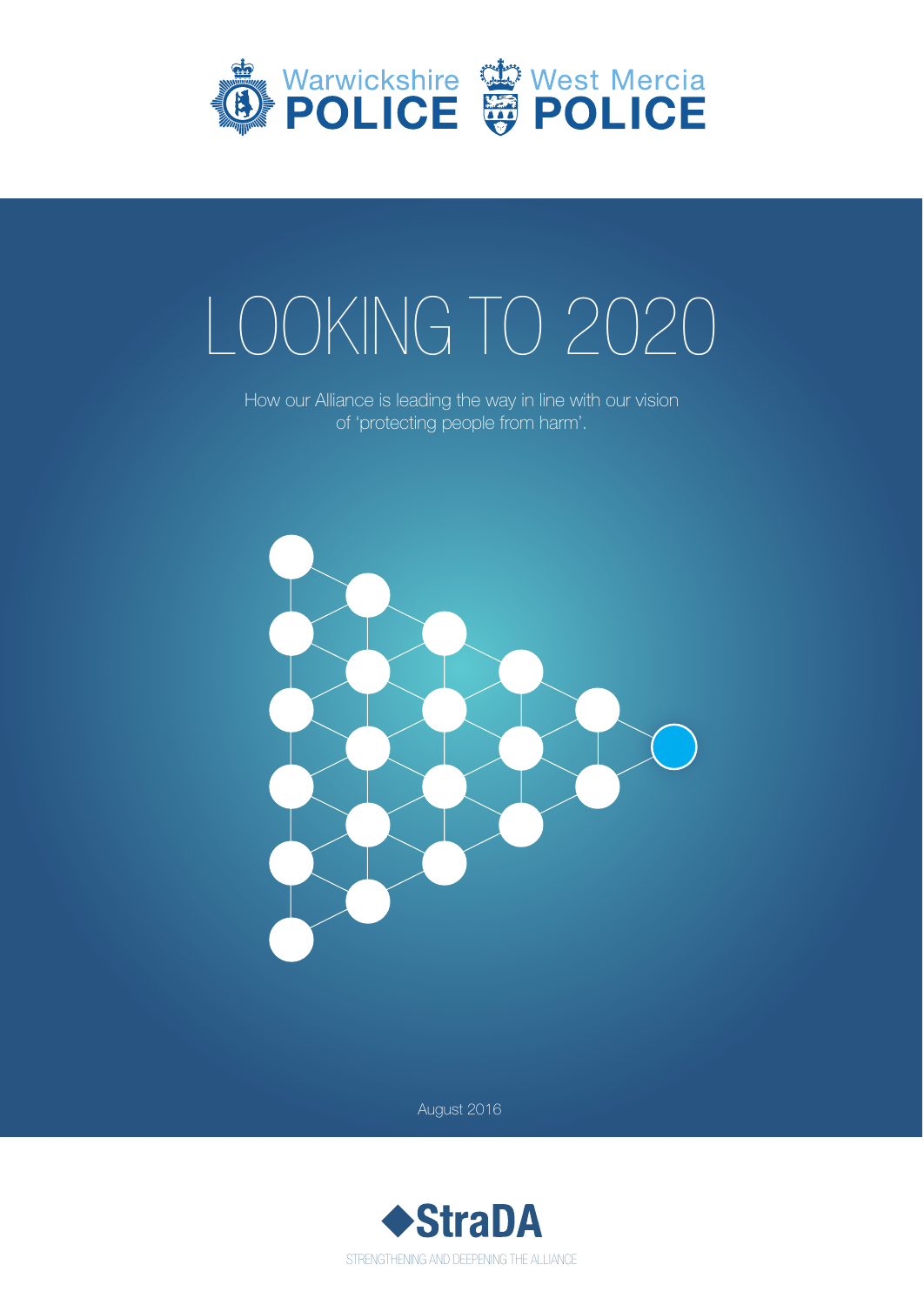#### Content 3 and 2009 and 2009 and 2009 and 2009 and 2009 and 2009 and 2009 and 2009 and 2009 and 2009 and 2009 a

| <b>Current status</b><br>Our alliance: delivering two police forces,<br>one vision, one alliance<br>Our shared vision and values<br>Our officers, staff and volunteers<br>Our communities<br>Our partners<br><b>Our demand</b>      | 8  | 5<br>6<br>$\overline{7}$<br>9 |
|-------------------------------------------------------------------------------------------------------------------------------------------------------------------------------------------------------------------------------------|----|-------------------------------|
| Focusing in                                                                                                                                                                                                                         |    | 14                            |
| What we will look like in 2020<br>What we will look like in 2020                                                                                                                                                                    |    | 17                            |
| The future of policing<br>How we plan to protect people from harm                                                                                                                                                                   | 19 |                               |
| What this will mean for our communities                                                                                                                                                                                             |    | 20                            |
| What this will mean for our people<br>What this will mean for our partners                                                                                                                                                          | 21 | 22                            |
| A better picture<br>Partnership working and technology:<br>Mental health<br>Seeing the big picture: Bonfire night<br>Right service, first time: Domestic abuse<br>Changing the nature of crime: Cyber crime 28<br><b>CONTRACTOR</b> |    | 24<br>25<br>27                |

#### 2020 and beyond

How we will get there **30** and 30 and 30 and 30 and 30 and 30 and 30 and 30 and 30 and 30 and 30 and 30 and 30 and 30 and 30 and 30 and 30 and 30 and 30 and 30 and 30 and 30 and 30 and 30 and 30 and 30 and 30 and 30 and 30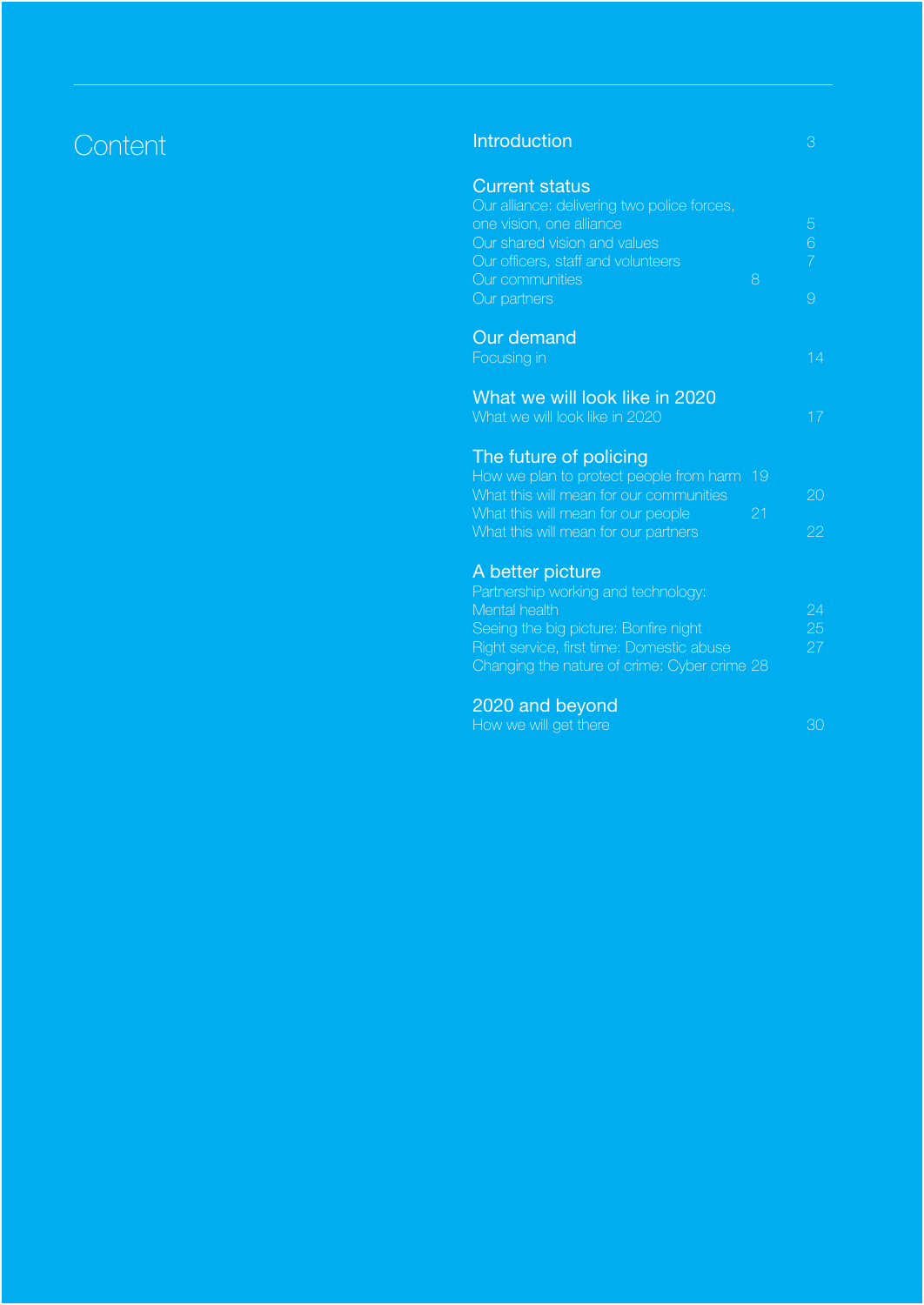#### Introduction.

Our vision of 'protecting people from harm' is at the core of everything we do. It is a vision that is understood and delivered daily by those who work for us and is a requirement of the communities we serve and the partners we work with.



Our overriding ambition over the next five years is to become great at protecting the most vulnerable. This will be at the forefront of our priorities and plans. As an alliance we know we have great foundations to build from. In the future we will look to:

- Strengthen existing relationships and forge new ones with partners and providers
- Develop our staff further with new skills
- Leverage the benefits of being part of a national policing framework

The financial climate remains an important part of the context within which we operate. The pressure to deliver policing as efficiently and effectively as possible remains – alongside the need to adapt and evolve to meet the changing needs of our communities.

We aim to deliver the best policing services we can with the resources that we have, working with our partners to help keep people safe.

This document sets out how we see the future of policing in the areas served by our forces.

It is the start of a conversation with our staff, partners, providers and the people in our communities. It's about where we are currently, where want to be in future and how we will get there.



Martin Jelley Chief Constable, Warwickshire Police



Anthony Bangham Chief Constable, West Mercia Police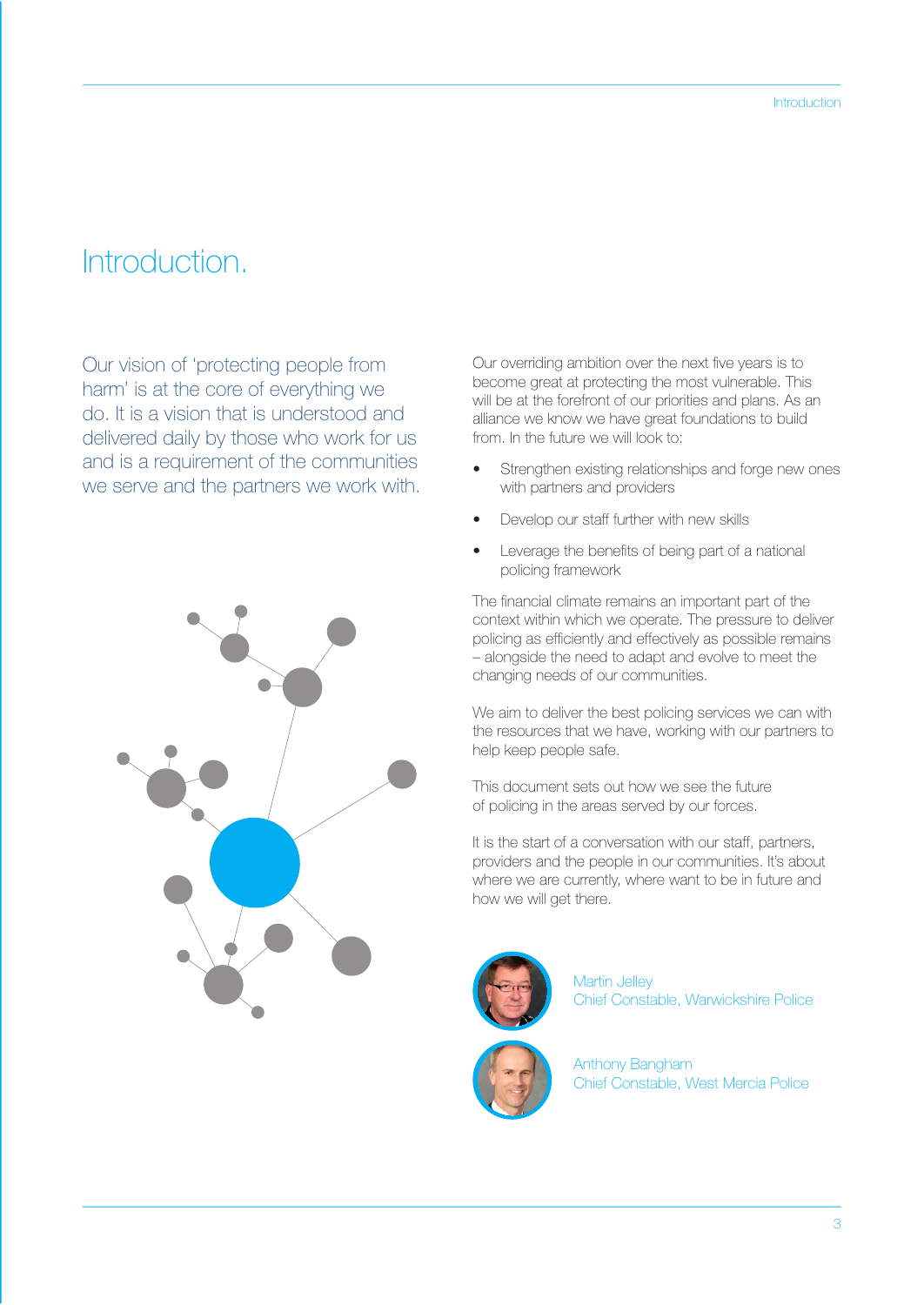# CURRENT STATUS

How our Alliance and vision have progressed since 2012.

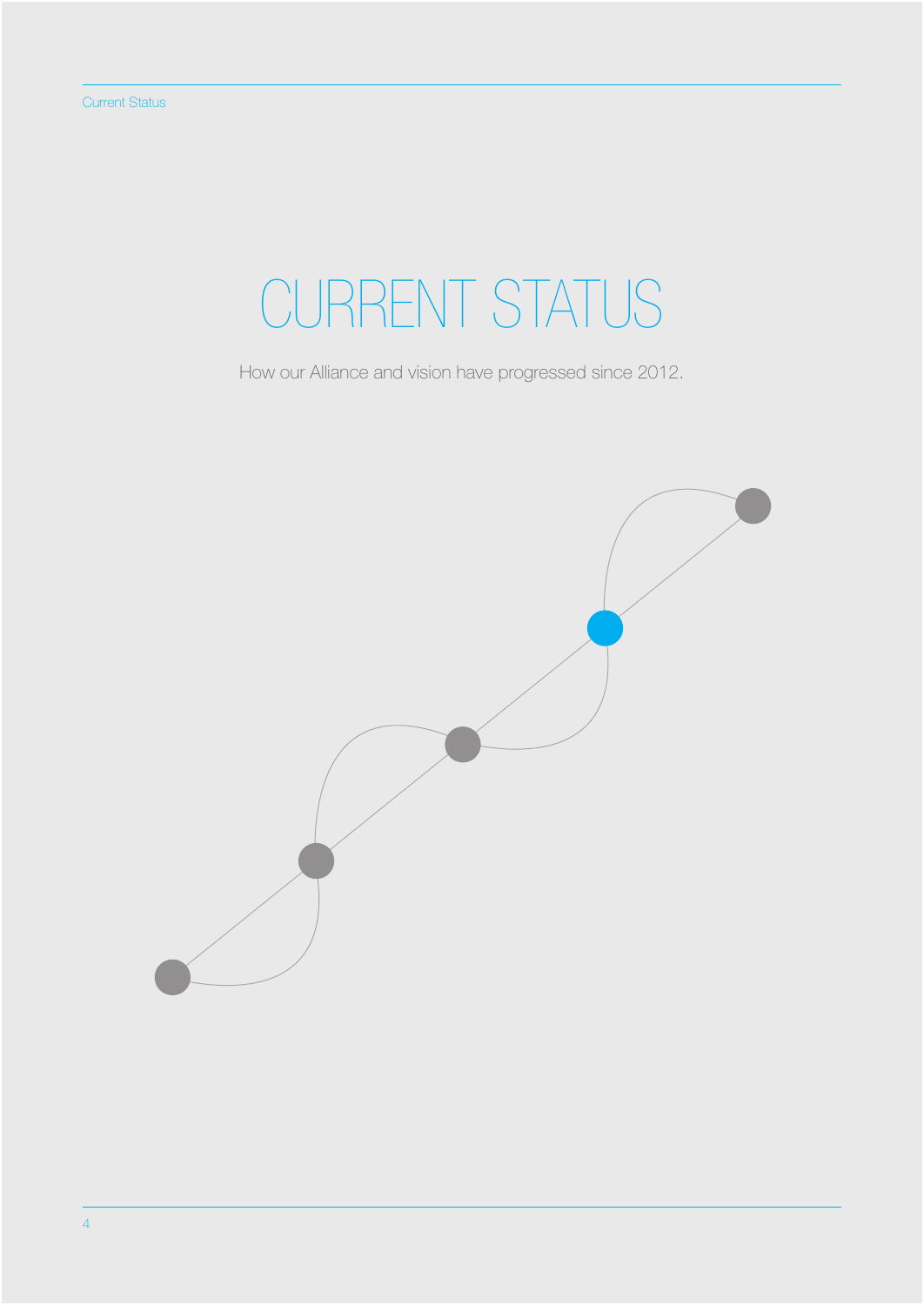#### Our alliance. Delivering two police forces, one vision, one alliance.

In 2012 Warwickshire Police and West Mercia Police formed a ground-breaking alliance.

This wasn't an easy step to take. But in the face of the decreasing budgets that have faced all public services, it allowed us to continue delivering the best possible service for the people who matter – those living in our communities.

And it's been nationally recognised and acclaimed as a success. Other forces around the country are looking to implement a similar model.

However, the pressure to become more efficient and effective at what we do remains. We must be driven by service delivery, continuous improvement and providing maximum value.

Changing demand for our services means we need to stay a step ahead and to be able to respond flexibly to the evolving needs of our communities.

Improvements in technology give us more options than ever before to be able to prevent crime and respond quickly and effectively to incidents when they happen.

It is right that we act to ensure we predict and adapt to change and adopt technology that supports us in protecting people from harm. Given our ambition to be great at protecting the most vulnerable, we must embrace change wherever necessary to achieve this.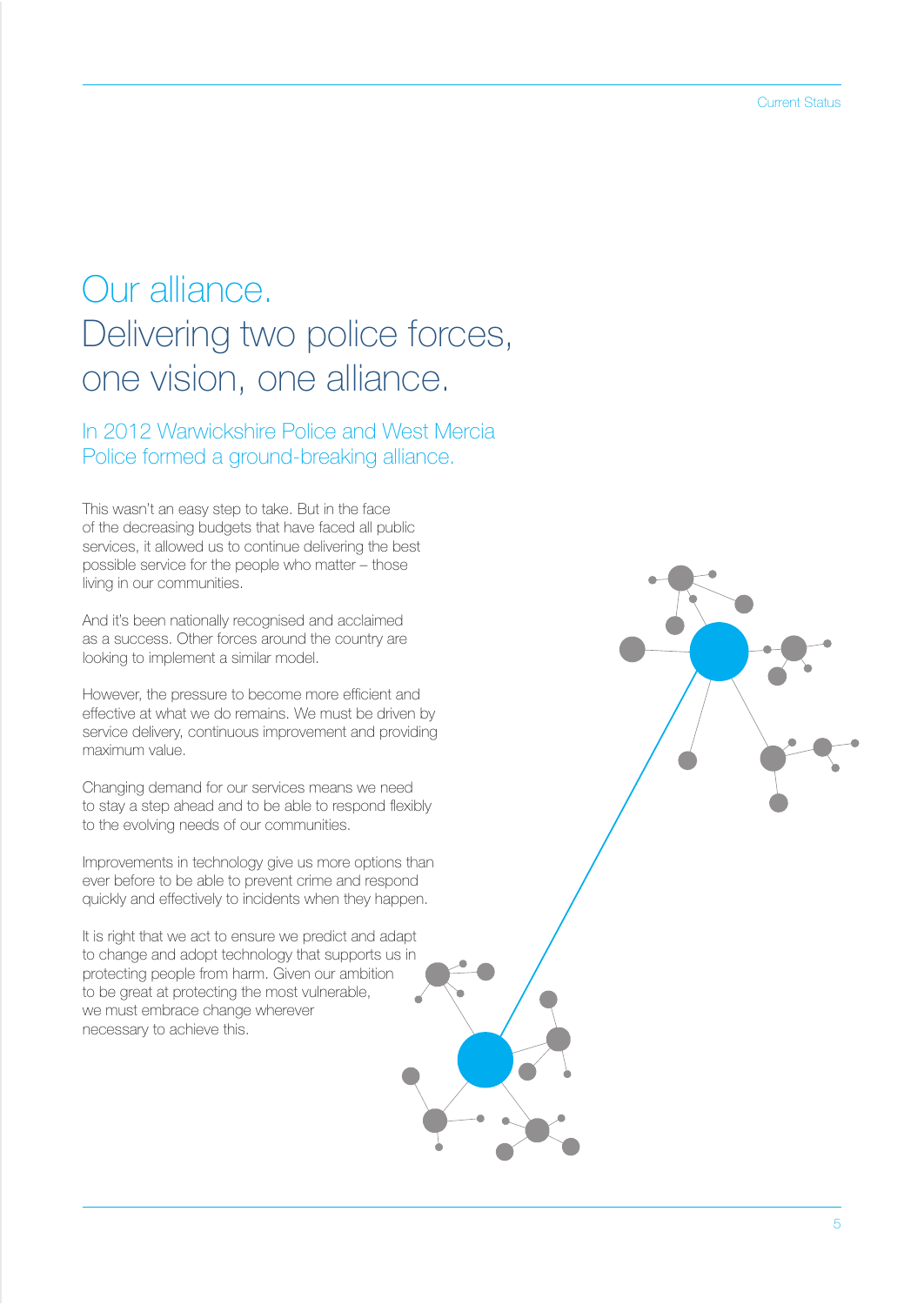## Our shared vision and values. Protecting people from harm.

Our shared vision, and the reason we are here, is to protect people from harm, especially the most vulnerable members of our communities.

To provide our communities with the best possible service, Chief Officers and our Police and Crime Commissioners have agreed a set of values:



Take pride in our professionalism and standards of behaviour

Use professional judgement and be courageous in making decisions

Seek out better ways of working

Lead with confidence and do the right thing

Work in partnership to provide the best service we can

We are working to make these values part of the fabric of our organisation, so that we not only deliver the service our communities deserve, but also ensure that it's a great place to work.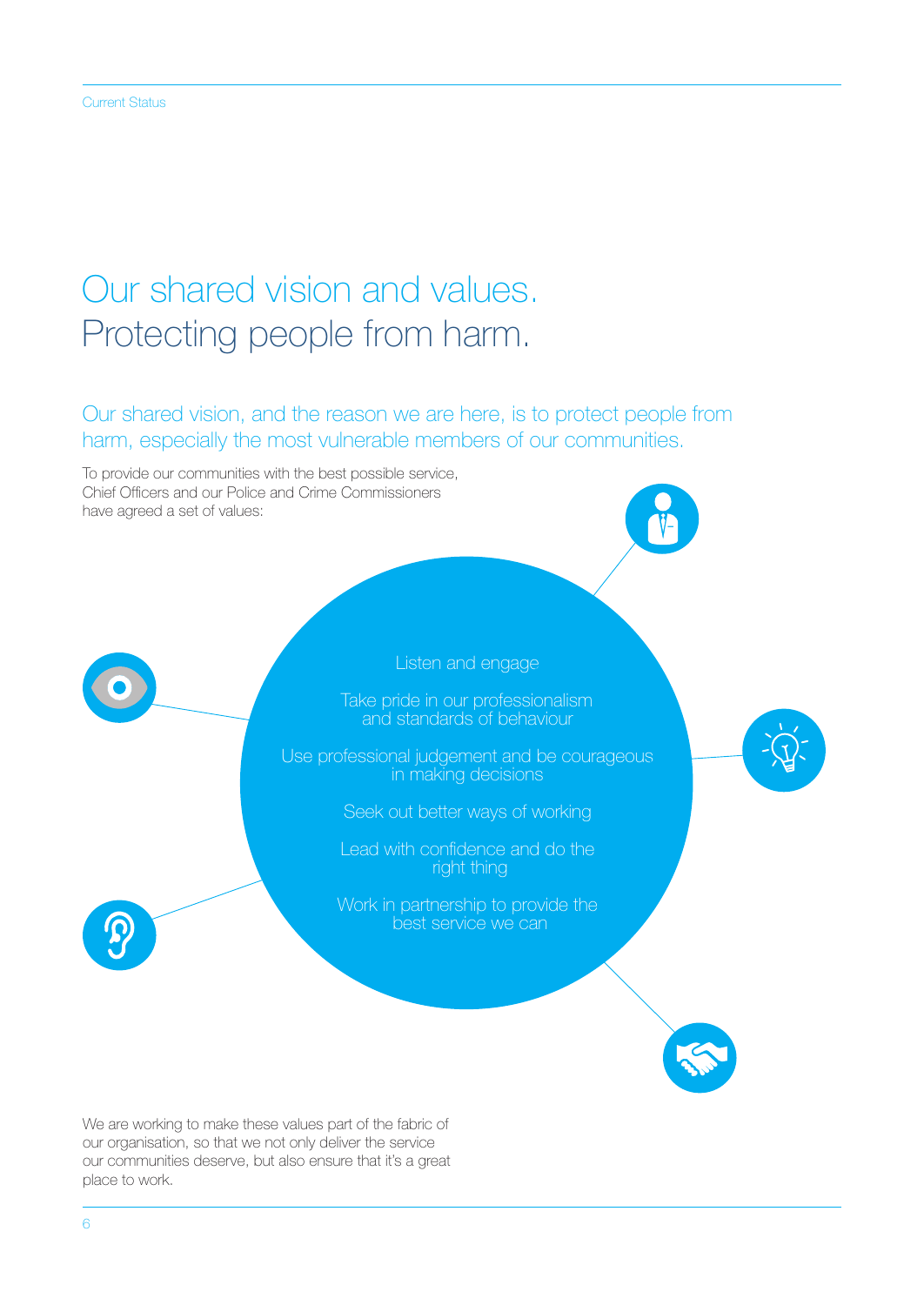#### Our officers, staff and volunteers.

Warwickshire Police and West Mercia Police employ over 5,500 officers and staff. In addition, around 500 Special Constables volunteer for us.

Just over 2,000 officers are based in West Mercia, supported by at least 200 Police Community Support Officers (PCSOs). Around 850 officers are based in Warwickshire alongside around 100 PCSOs.

Our volunteer Special Constables also make a valued contribution to frontline policing, with around 320 Special Constables in West Mercia and 180 in Warwickshire.

A total of around 2,200 police staff and 150 police support volunteers assist the organisation in protecting people from harm.

We work as one alliance, sharing resources, expertise and skill.



Numbers based on latest figures available at date of publication.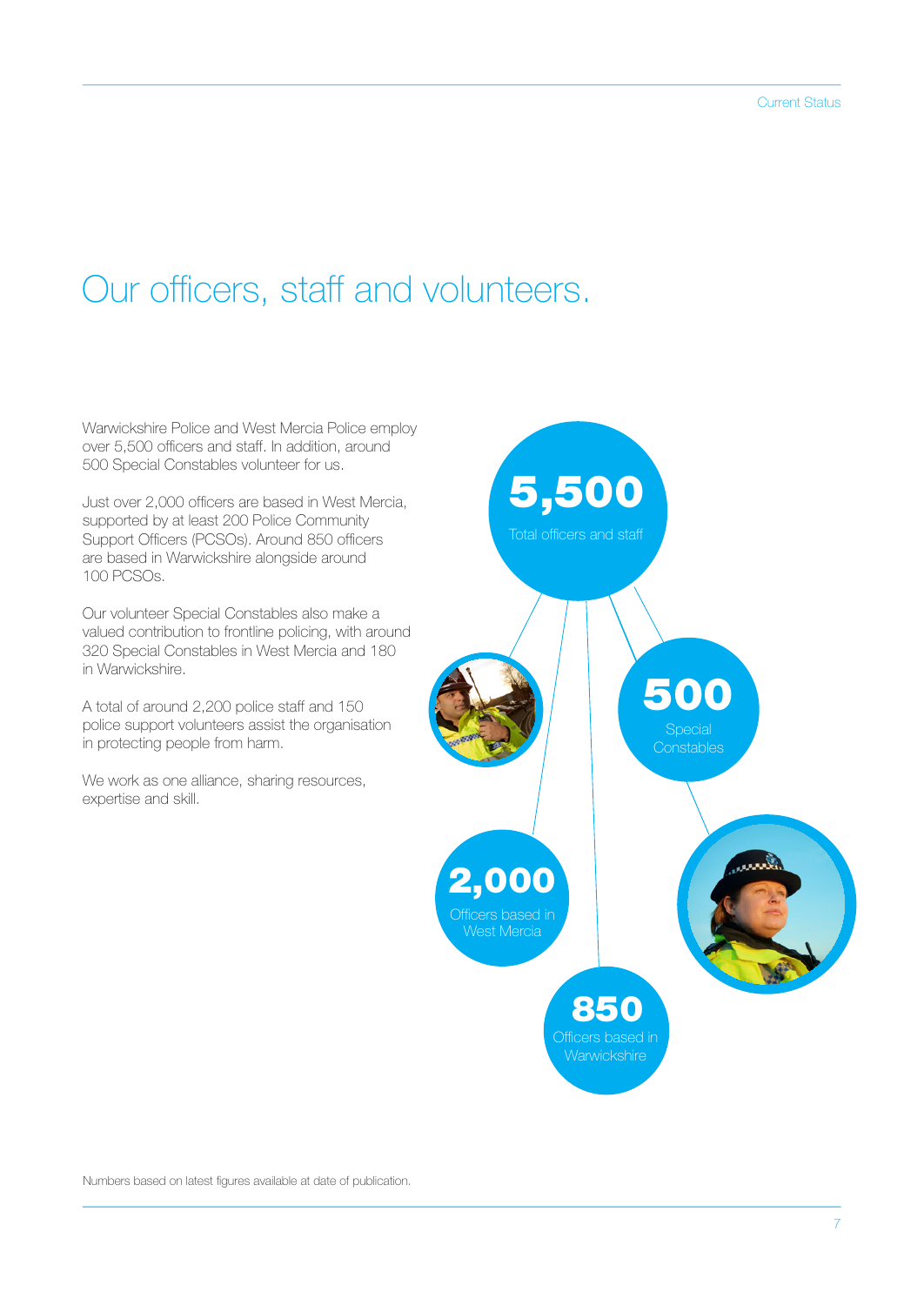#### Our communities.

The alliance covers one of the largest policing areas in the country – over 3,500 square miles.

Within this area live around one and three quarter million people – the people we serve. They include over half a million in Warwickshire and 1.2 million in West Mercia.

Our communities cover four counties: Herefordshire, Shropshire (which includes Telford and Wrekin), Warwickshire and Worcestershire.

Whilst much of our area is rural, the conurbations we police include Hereford, Kidderminster, Leamington, Nuneaton, Shrewsbury, Telford, Redditch, Rugby and Worcester. We tailor our policing to our communities, responding to issues that affect deprived urban areas as well as rural communities.

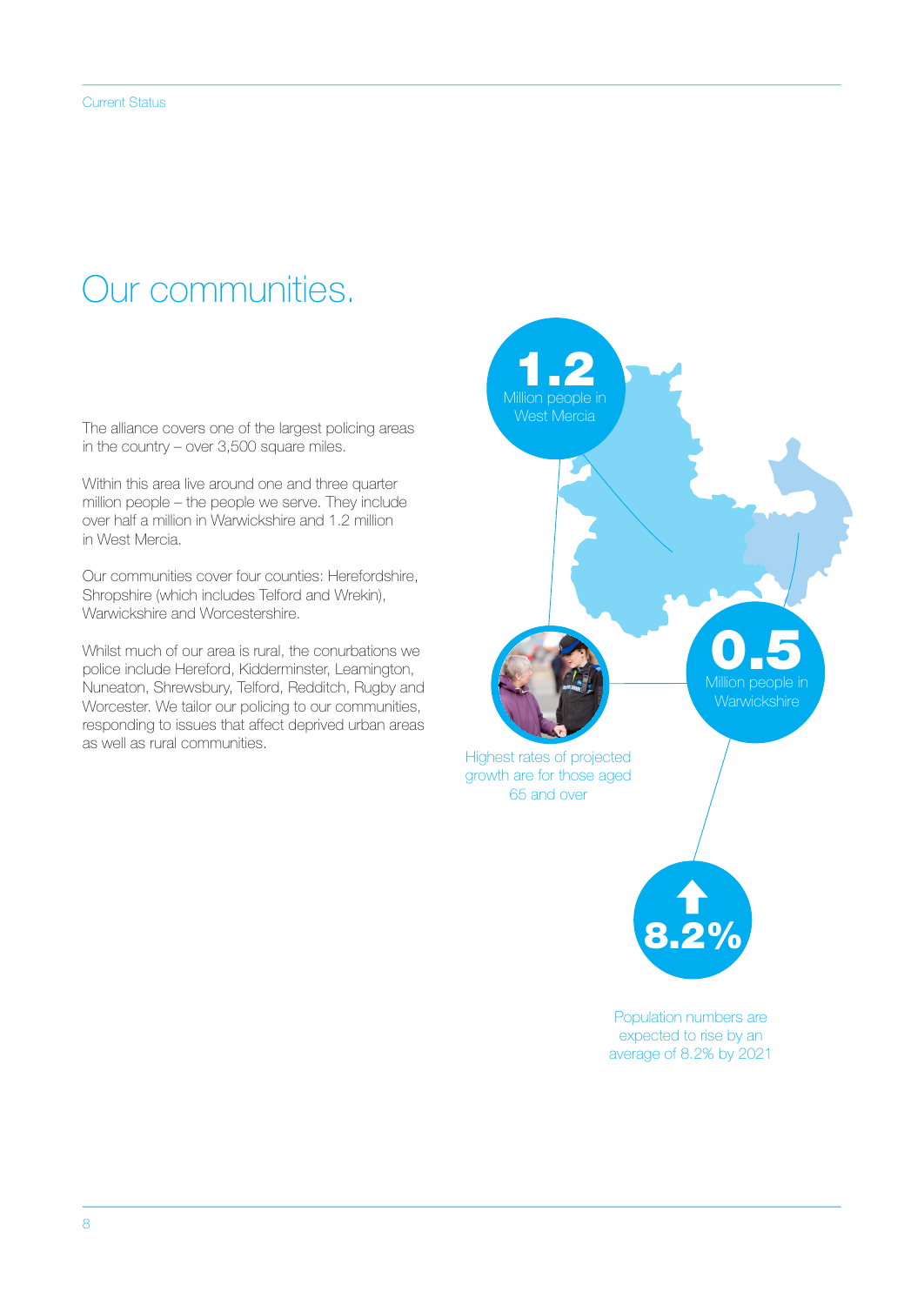#### Our partners.

#### We work with many different partners and agencies to deliver the best possible service to our communities.

The alliance operates within a complex partnership landscape. This includes partners such as Ambulance Services, Fire and Rescue Services, Councils, Community Safety Partnerships, NHS Trusts, clinical commissioning groups, criminal justice partners, watch schemes, education professionals and the voluntary sector.

#### New ways of working

In an era of reduced overall funding, it has never been more important for us to work together effectively with our partners to provide the greatest value and highest standard of service to our shared communities.

Our alliance has already led the way in working innovatively with other providers of public services.

In 2014 we opened a new state-of-the-art Police and Fire station in Bromsgrove. This was the first of its kind in the UK and allowed both our organisations to provide the same level of service at lower cost.

In September 2015 we achieved another UK first when we moved to a pioneering new venture – a shared estates service called Place Partnership. We worked with four other public sector organisations to create a not-for-profit company that now maintains all of the buildings we own or lease between us.

In 2017 we will move to sharing our West Mercia Operations Communications Centre at Hindlip with Hereford & Worcester Fire and Rescue Service.

This will mean that all emergency and non-emergency calls for both police and fire services will be routed via the same co-location.

We are continuing to look at other locations where we could work with partners for mutual benefit.

#### Partnerships through change

The way our partners work together is changing. Local authorities are also looking at new and innovative ways of working together and in some parts of the country different ways of governing local services are being trialled. Given the potential for change in the wider framework within which we work, we need to be able to adapt readily and easily to an evolving landscape of public service delivery.

The new ways of working that we are developing will give us the flexibility and agility to respond to external change.

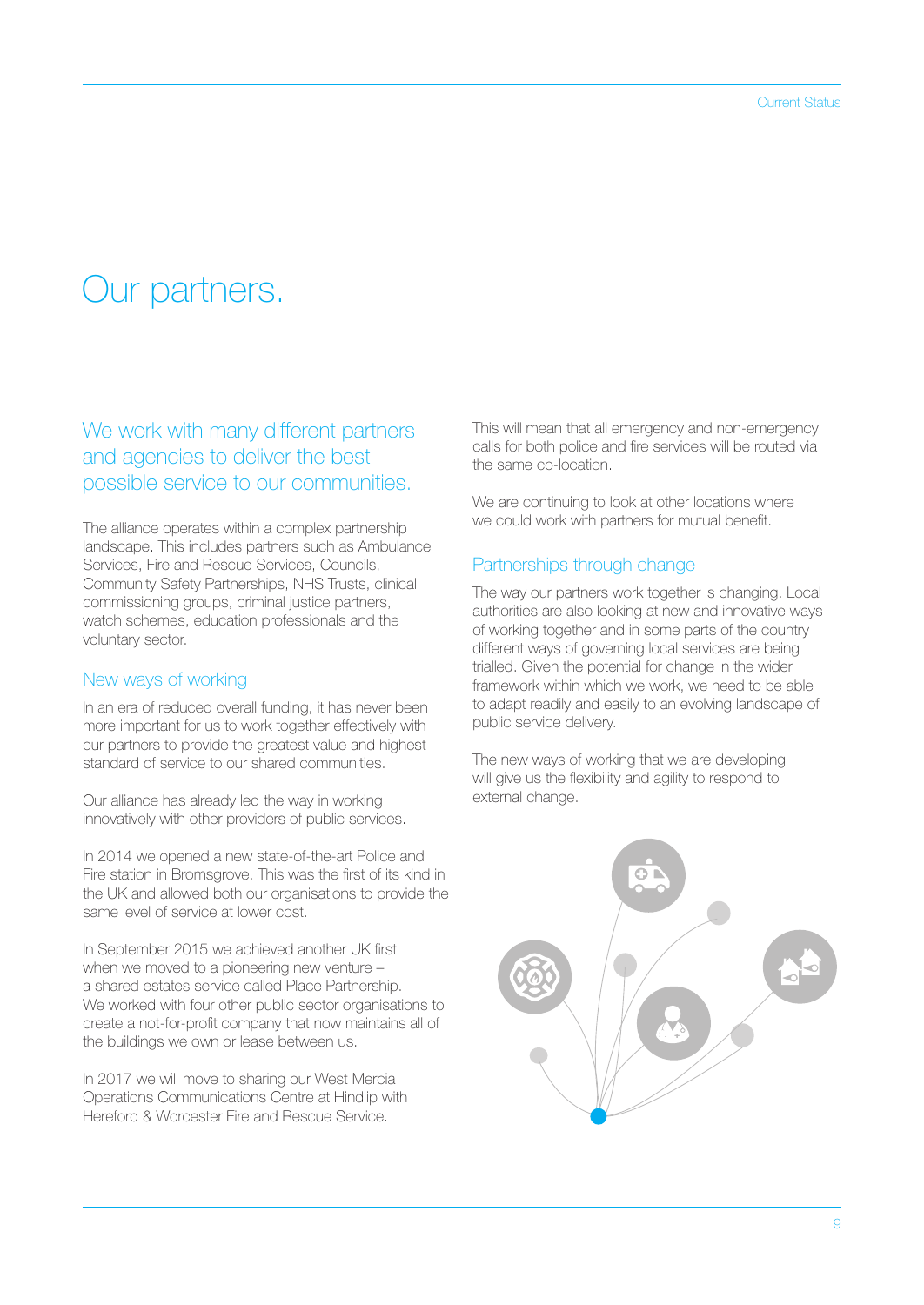#### Our partners cont. Examples of key initiatives.

**Multi-agency Safeguarding Hubs - These act** as a single point of contact for all professionals to report safeguarding concerns. We work with each of our Local Authorities and Safeguarding Partners to provide a co-located multi-disciplinary team committed to sharing information to safeguard the vulnerable and provide the right response as quickly and efficiently as possible. Some hubs target only those at most risk whilst others take a broader approach to all needs. Some deal solely with children, others with both adults and children. In total we will have five hubs aligned to our five Local Authority areas which each operate differently, based on local need.

#### Community Safety Partnerships (CSPs) –

The police, local authorities, fire authorities, the Office of the Police and Crime Commissioner, and NHS Commissioners together conduct surveys to identify crime and disorder problems and community concerns in their area. The research is used by partnerships to develop a strategy to address local concerns and prioritise measures to tackle them.

**Criminal Justice** - Warwickshire Police and West Mercia Police are working with partners on projects including Transforming Summary Justice and Better Case Management, utilising technology and streamlining processes to bring offenders to justice more quickly.

#### Integrated Offender Management (IOM) –

Co-located with partners, the IOM team manage dangerous and prolific offenders, adopting a three strand approach: rehabilitate and resettle, prevent and deter, and catch and convict for those who are unwilling to alter their offending behaviour. One-to-one contact with offenders, who may be in the community or in custody, is key to this scheme and ensures that they take responsibility for their actions. Crucially, all the work is done with the victim in mind.

**Integrated Community Management** – Integrated Community Management is where people from a wide variety of sectors – including the public, business, community and voluntary sectors – work together to proactively manage priority issues. These include begging, anti-social behaviour and banning those misbehaving in clubs and pubs. 'Team Worcester' is an exciting example of using this approach to ensure that the city remains a vibrant location for all those who live, work and study there, as well as those who visit it. 'Our Shropshire' is also a great example of this partnership working.

**Rural and Business Crime Board - This is the** alliance working with partners and volunteers to prevent offences against rural and business communities by sharing intelligence and closely communicating. This is creating a strong, cohesive partnership which can tackle future threats.

#### Looking forward, we anticipate closer working together, seeking opportunities to share resources and streamlined common processes.

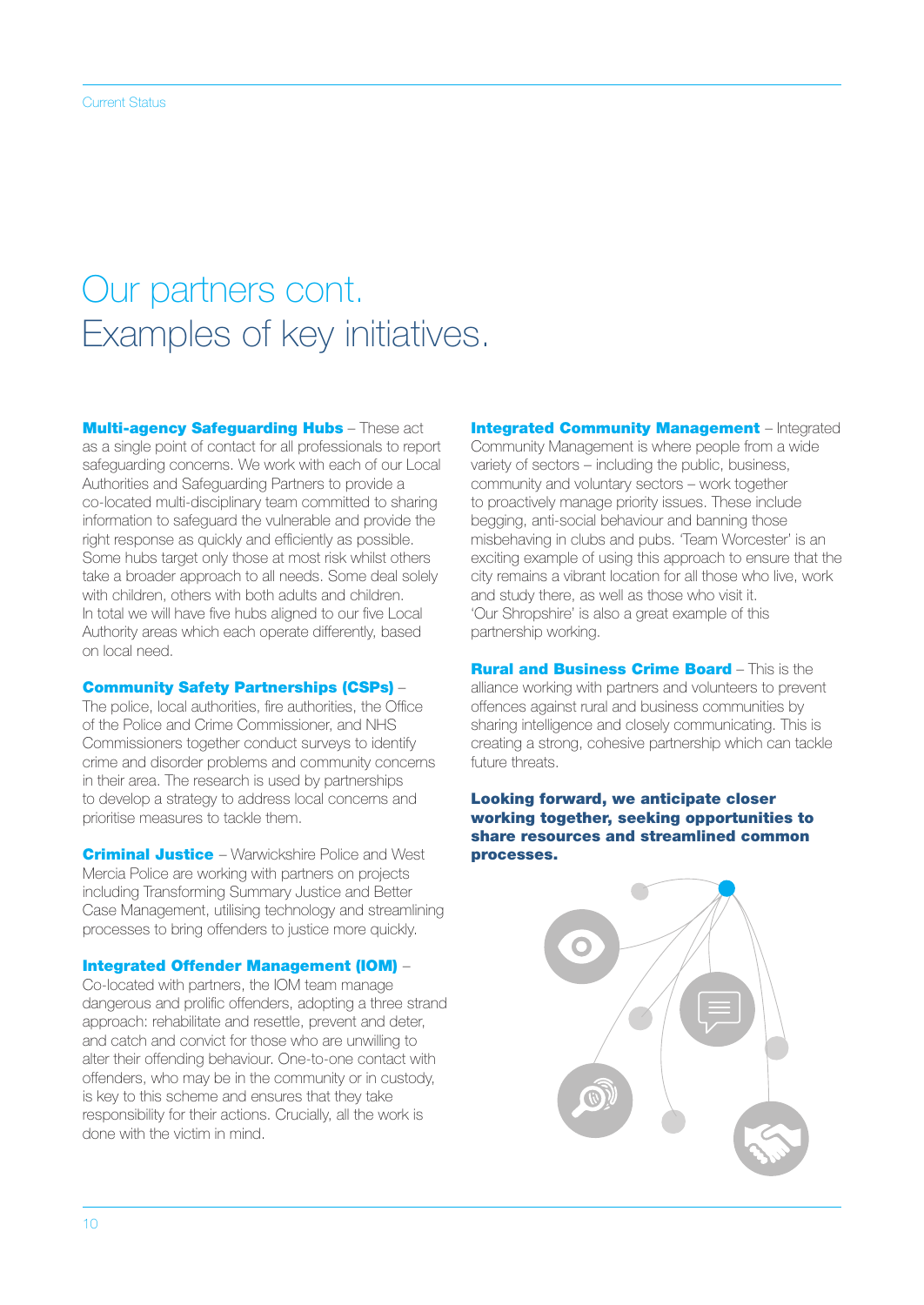### Our partners cont. Domestic violence and abuse.

An example of partners we might work with on a specific issue:



Note: This list is not exhaustive and is intended as an indication only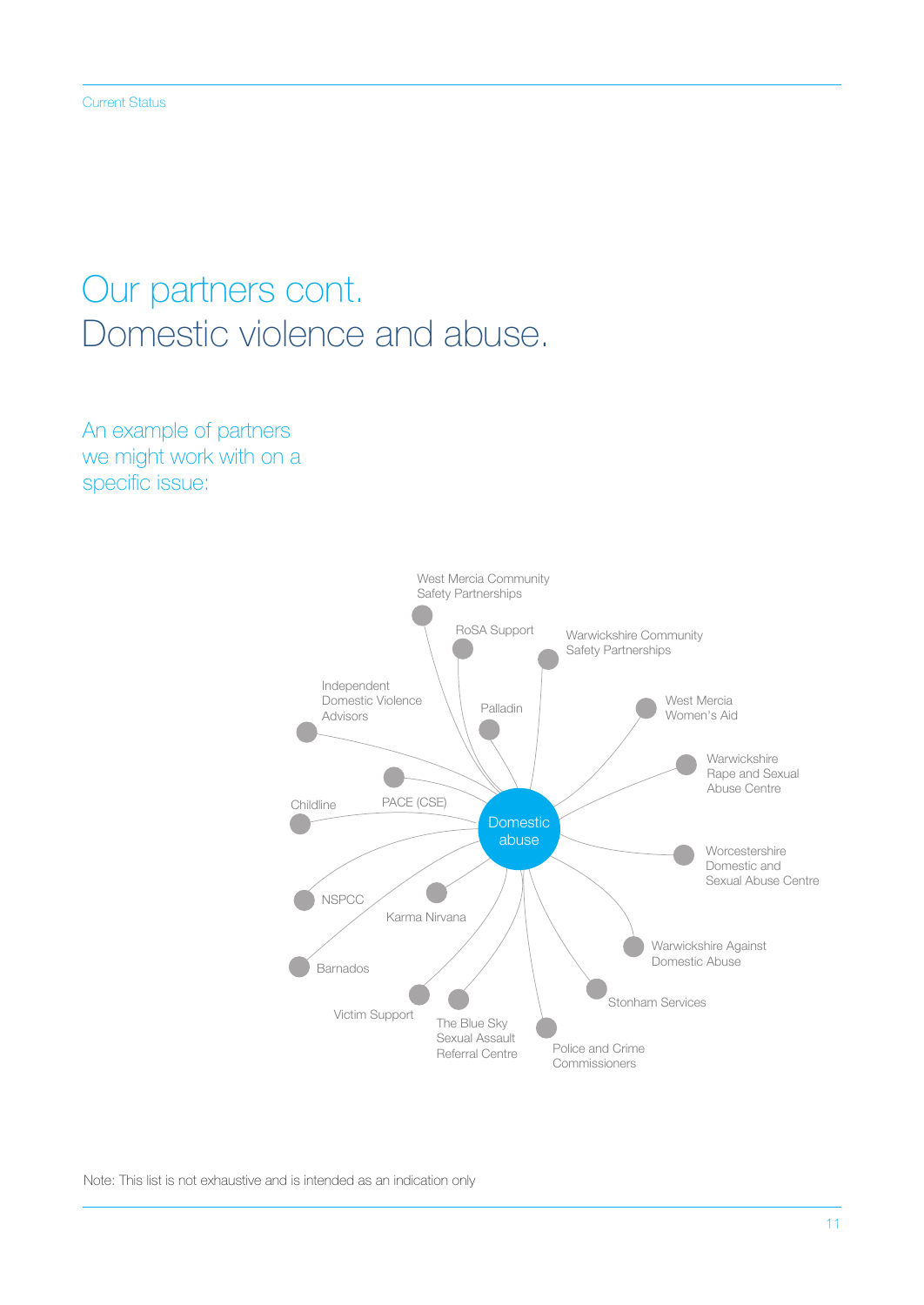#### Our partners cont. Rural crime.

An example of partners we might work with on a specific issue:



Note: This list is not exhaustive and is intended as an indication only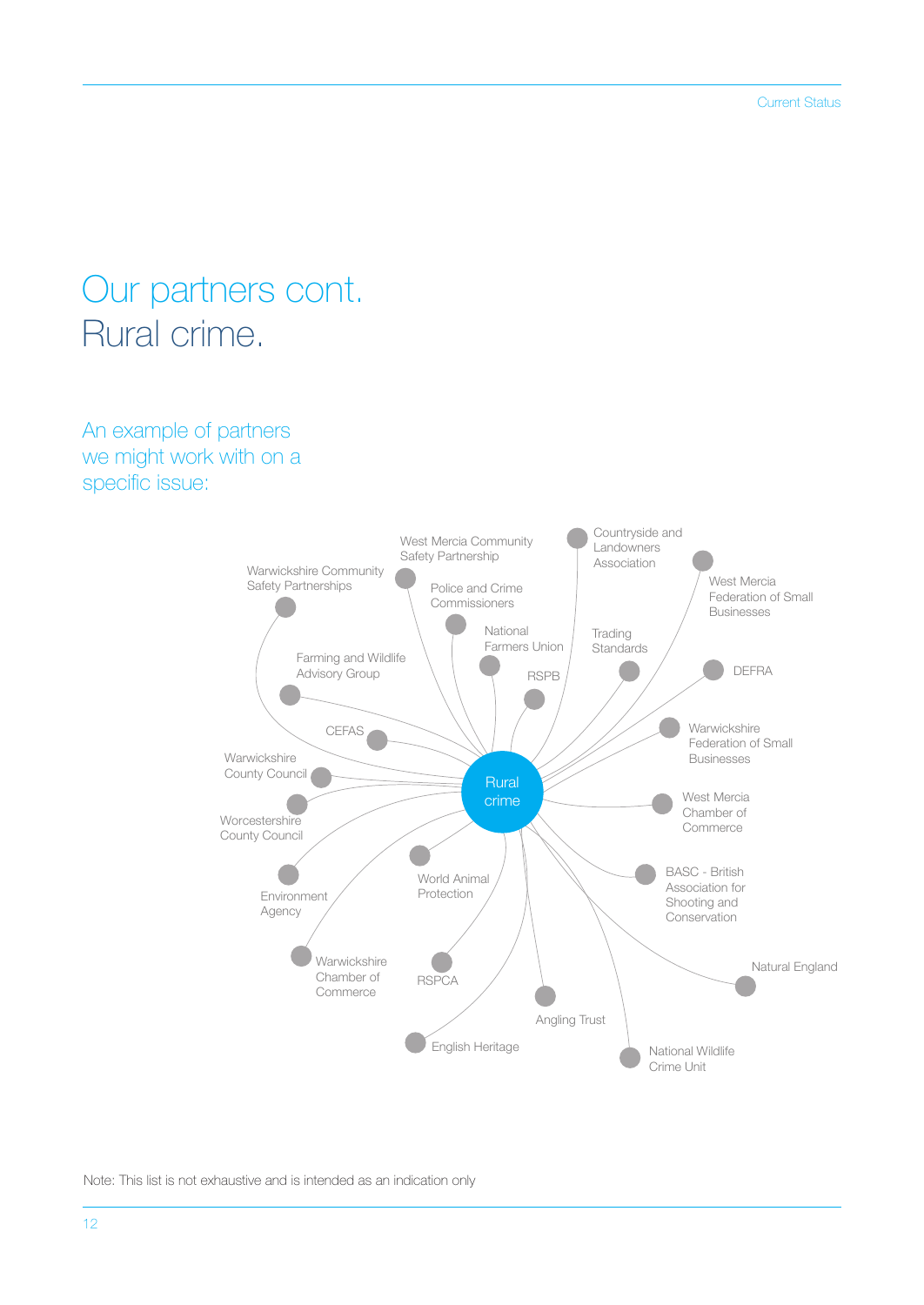## OUR DEMAND

How we work with our partners and communities to prevent crime and how we protect and support the public both in traditional aspects of policing and in tackling modern day crimes.

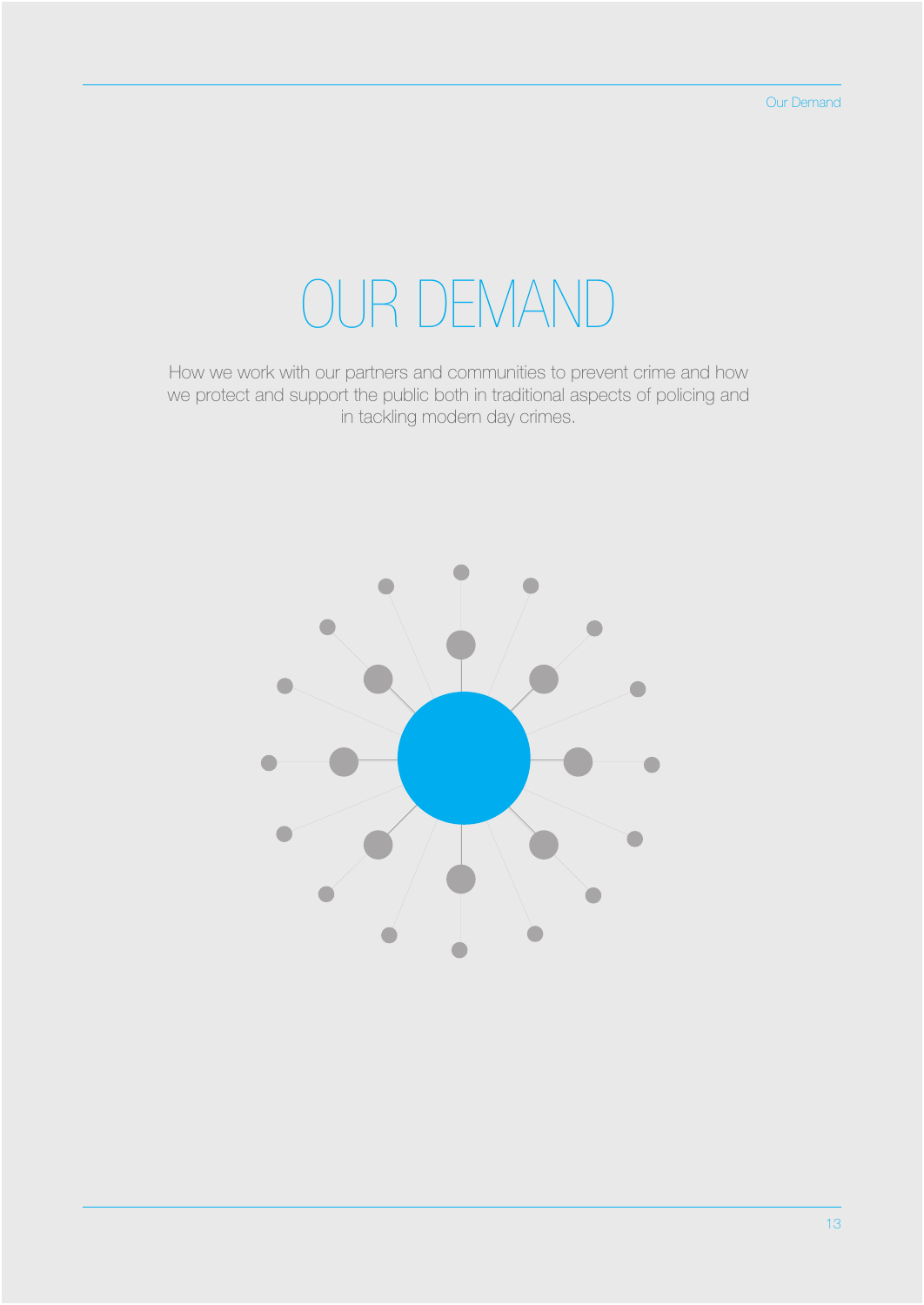## Focusing in.

Every day we deal with around 1,150 incidents. That's over 420,000 a year. These incidents include all those associated with traditional policing, such as violent crimes, burglaries, missing people and serious road traffic accidents.

#### Every day our forces handle:

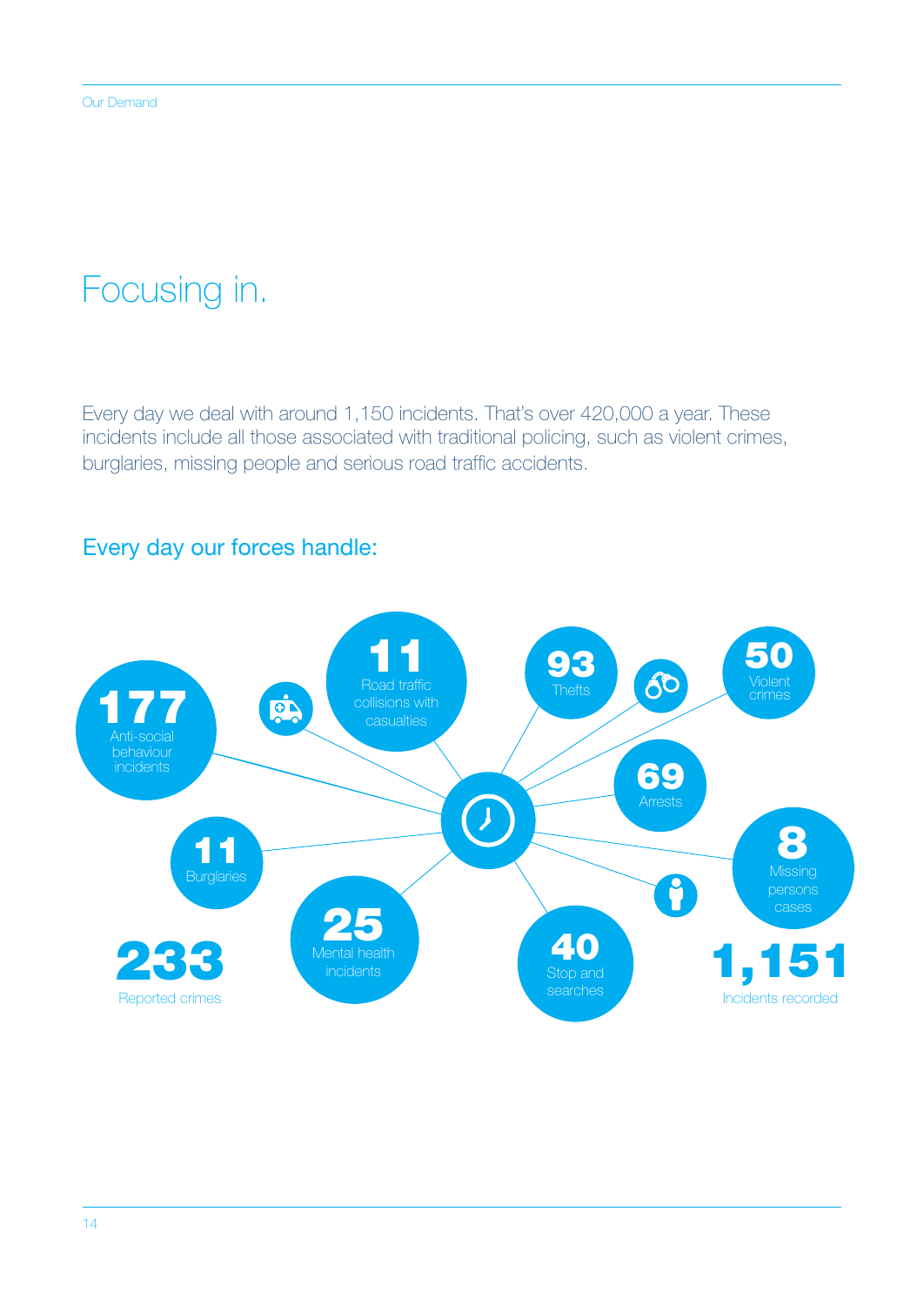## Focusing in cont.

However, we are also increasingly focused on preventing less visible crimes such as child sexual exploitation, honour-based violence, forced marriage and modern day slavery.

In addition to our focus on traditional policing activities, we have teams of people who:

- Use the internet as a source of intelligence about sex offenders, child groomers and fraudsters, enabling us to target our highest harm causers
- Work to prevent acts of terrorism, the radicalisation of young people or serious organised crime

Prevention and protection is a critical requirement for the alliance to deliver. Our future model will target resources, improve the gathering and use of intelligence, and prioritise vulnerable people and places.

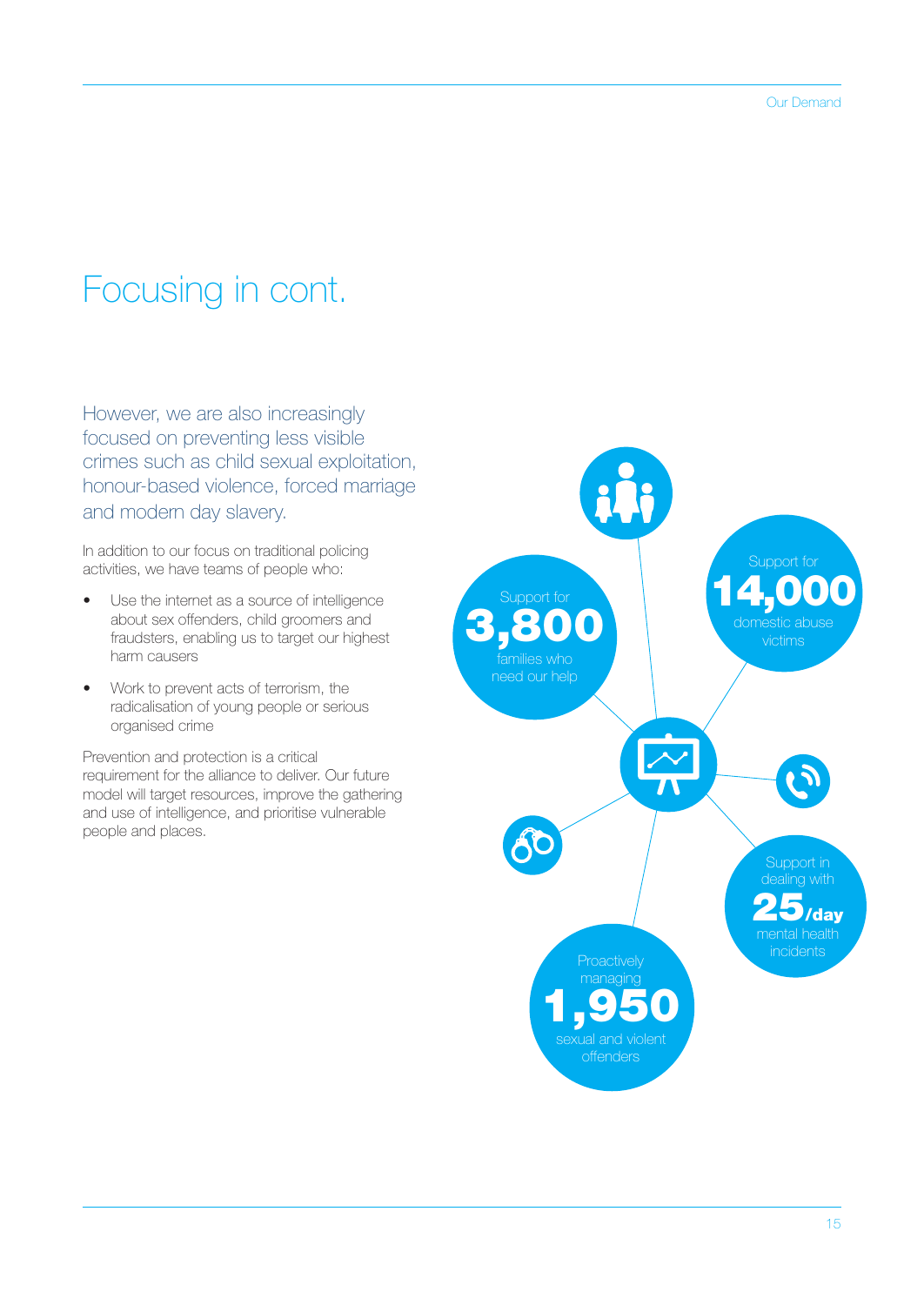# WHAT WE WILL LOOK LIKE IN 2020

How the Alliance will align Operations Communications Centres and operate policing areas over the areas we are responsible for.

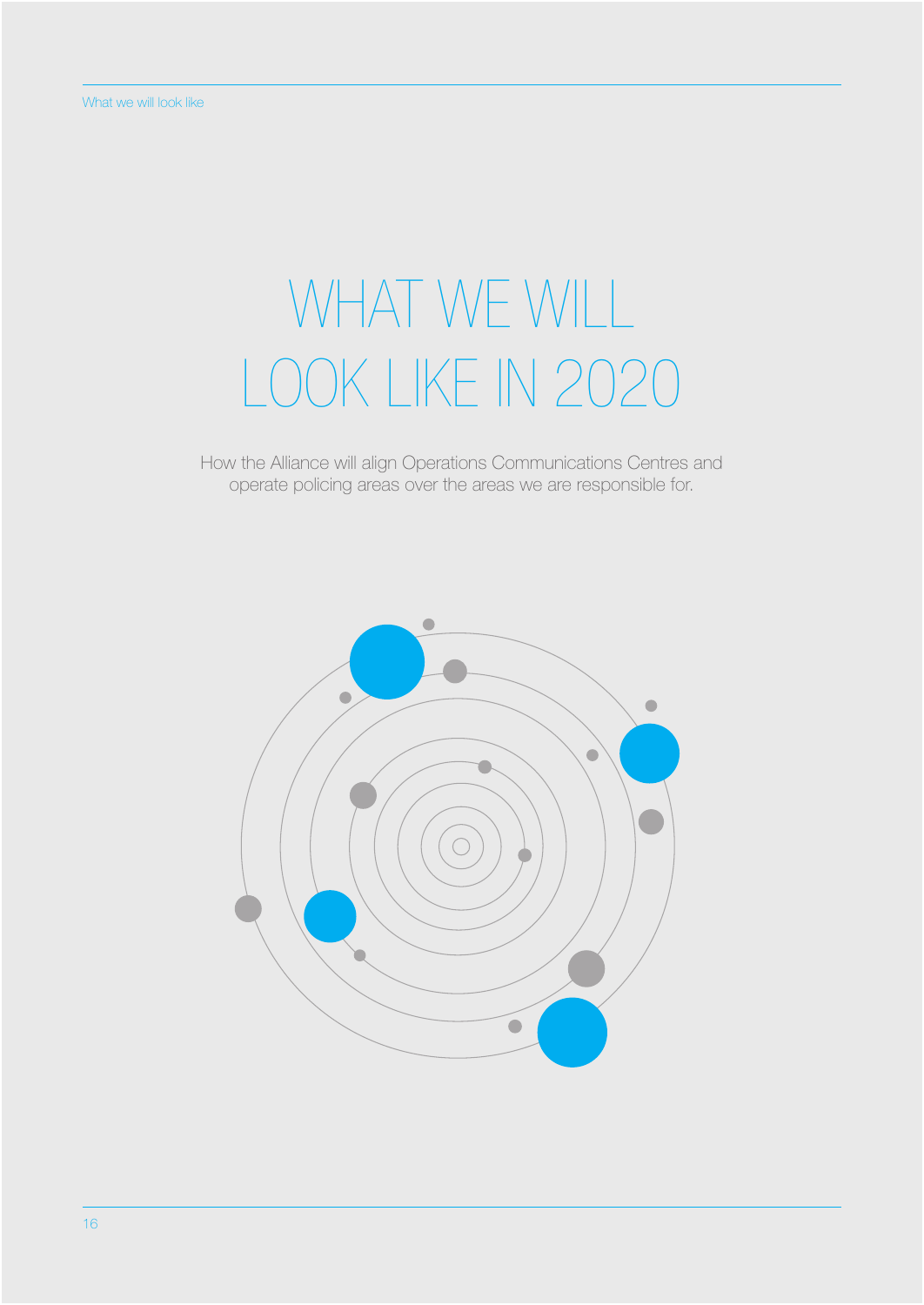### What we will look like in 2020.

We will provide 24 hour coverage together with enhanced specialist investigation across the alliance.



We will resolve as many calls as possible at first point of contact.

We will adapt our model to best meet different local needs and make the greatest use of the resources we have.

There will be one Operations Communications Centre managed by two locations, one in Warwickshire and one in West Mercia.

We will have larger teams with greater spans of control, based locally.

The new teams will be supported by a smaller number of centralised specialist units.

The alliance will have a reduced number of supervisors and managers.

We will prioritise our resources to provide better protection to the most vulnerable.

Our policing model will be supported by Specials and volunteers.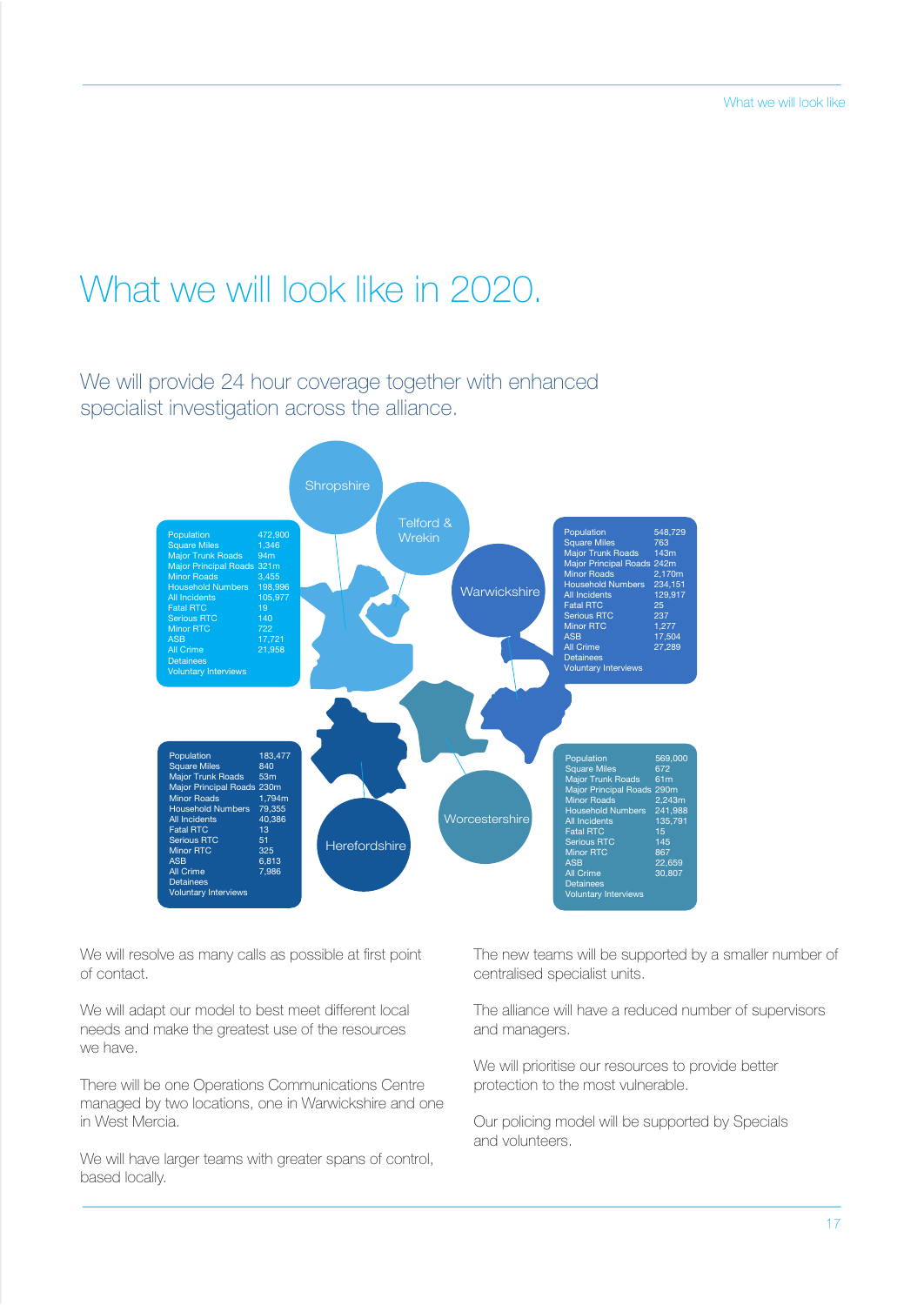# THE FUTURE OF POLICING

How our Chief Officers and Police and Crime Commissioners see the future of the Alliance and what this will mean for our communities, our people and partners.

#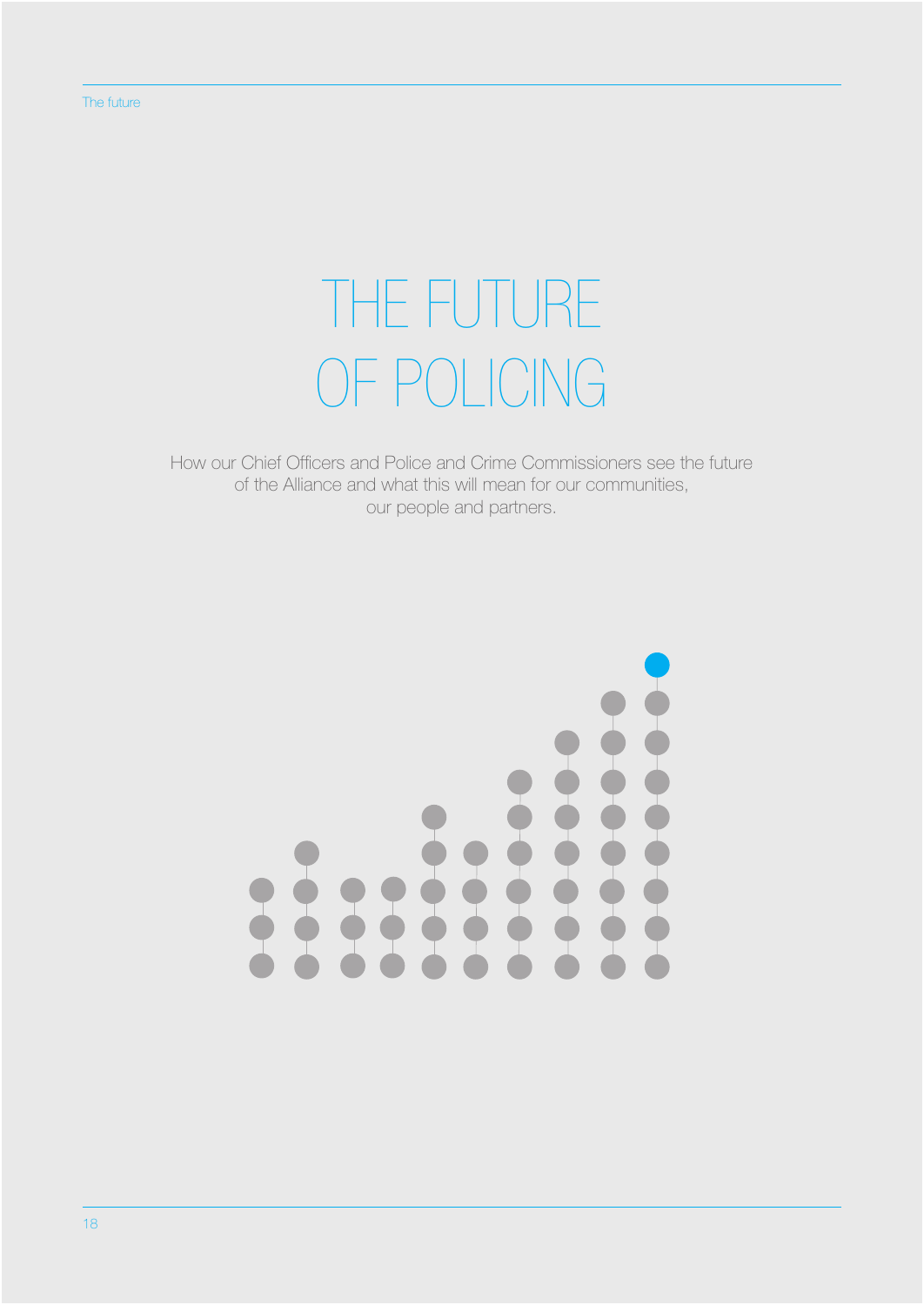## The future of policing.

Our Chief Officers and Police and Crime Commissioners want our alliance to be:

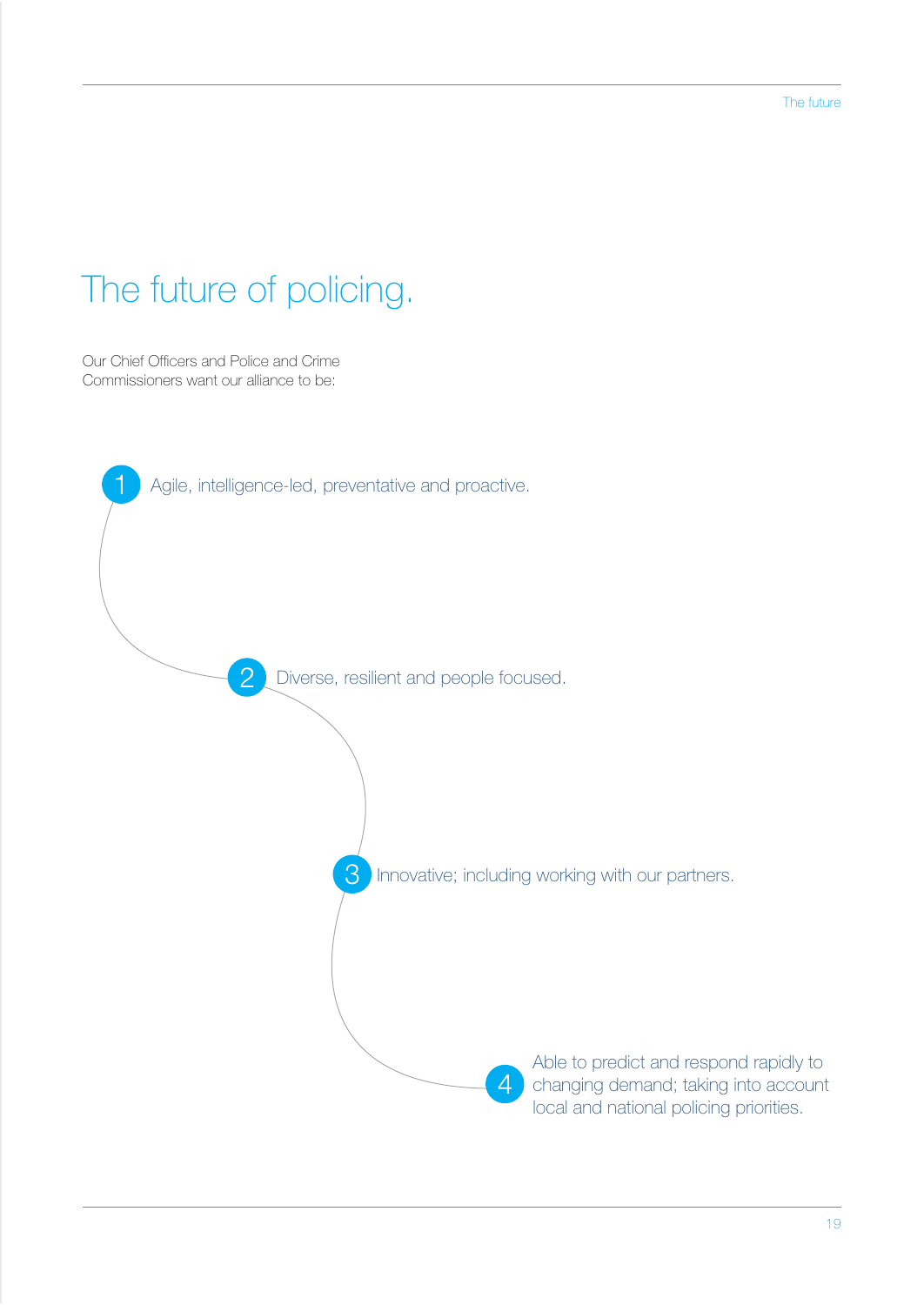#### What this will mean for our communities.



We will be focused on keeping you and the people you care about safe from the crimes that you would otherwise be most likely to experience and would have the biggest impact on you.

We will put in place the most effective policing in consultation with each of our communities.

We will continue to work behind the scenes to keep you and your families safe from crimes such as internet fraud and online grooming.

We will work to predict and anticipate new crime trends so that we can respond proactively and robustly.

We will continue to focus our street visibility in areas where we know this acts as a deterrent and helps us to respond quickly and effectively.

We will be organised so that we can respond easily and quickly to incidents in your area.

If you need our help, we will provide you with a seamless end-to-end service where you will always have a point of contact to answer your questions and keep you updated.

If we need to refer you to one of our partner organisations, we will signpost you to the right organisation first time.

We will work closely with our partner organisations to ensure that you get the best possible service and protection from us.

You will want actively to assist us as volunteers and Special Constables to help support and deliver the service.

Our communities will be resilient and play a role in helping us to protect them from harm.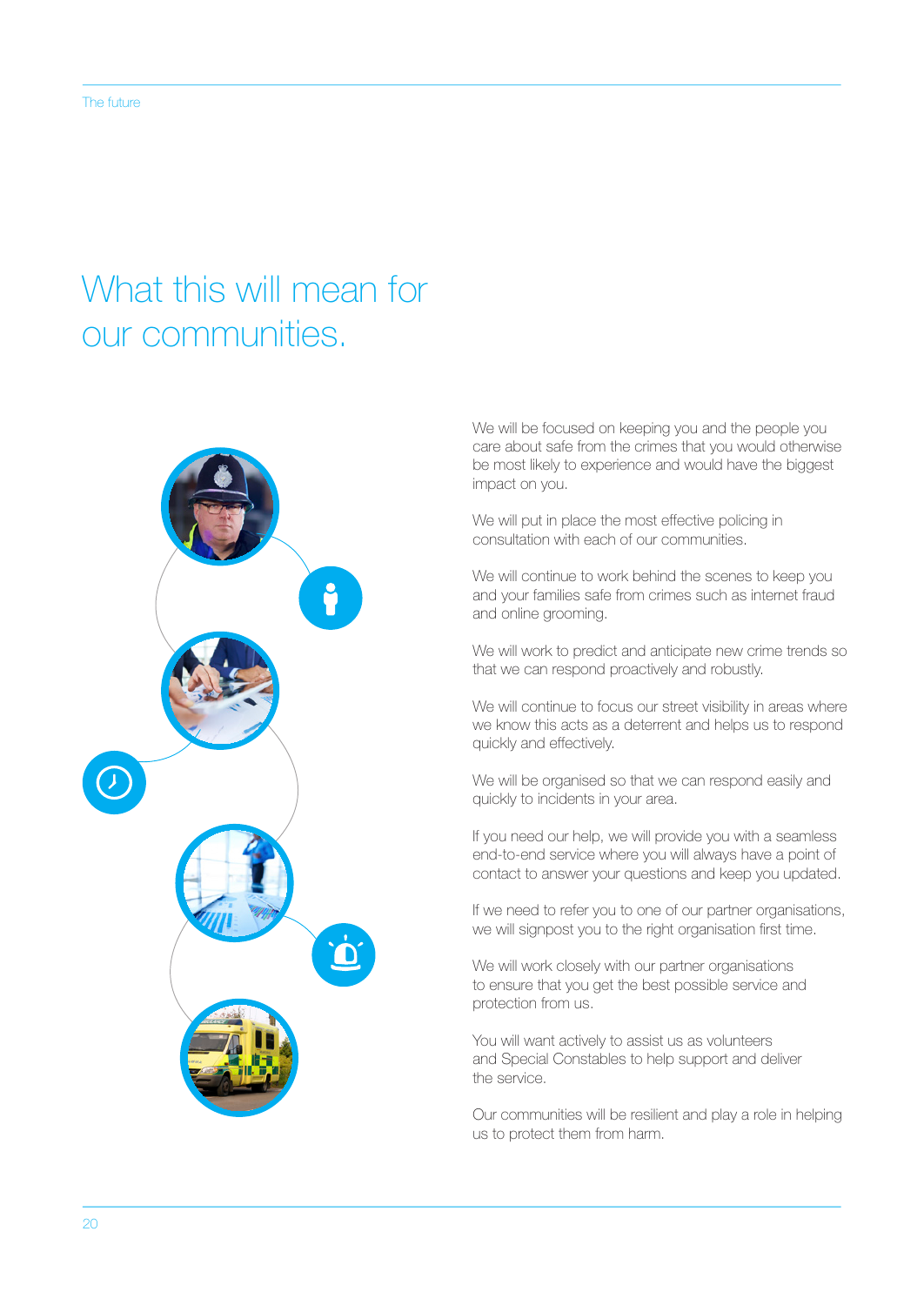## What this will mean for our people.

Our officers and staff will continue to be valued as the foundation of what makes our organisation great.

We will be equipped with latest technology to carry out our job in the most effective and efficient way.

We will have access to information systems that provide seamless end-to-end crime recording and management.

We will be organised in a way that helps us respond quickly and easily to incidents and ensures that we focus on times and areas of highest demand.

We will provide the right training to ensure we've got the skills and confidence to do the job to the best of our ability.

We will continuously review the key elements of the services we are providing and how we can better deliver these in future.

We will listen to feedback and ensure that it helps us shape our future.

Our officers and staff will be great advocates of the alliance.

The alliance will be a great place to work and we will be an employer of choice.

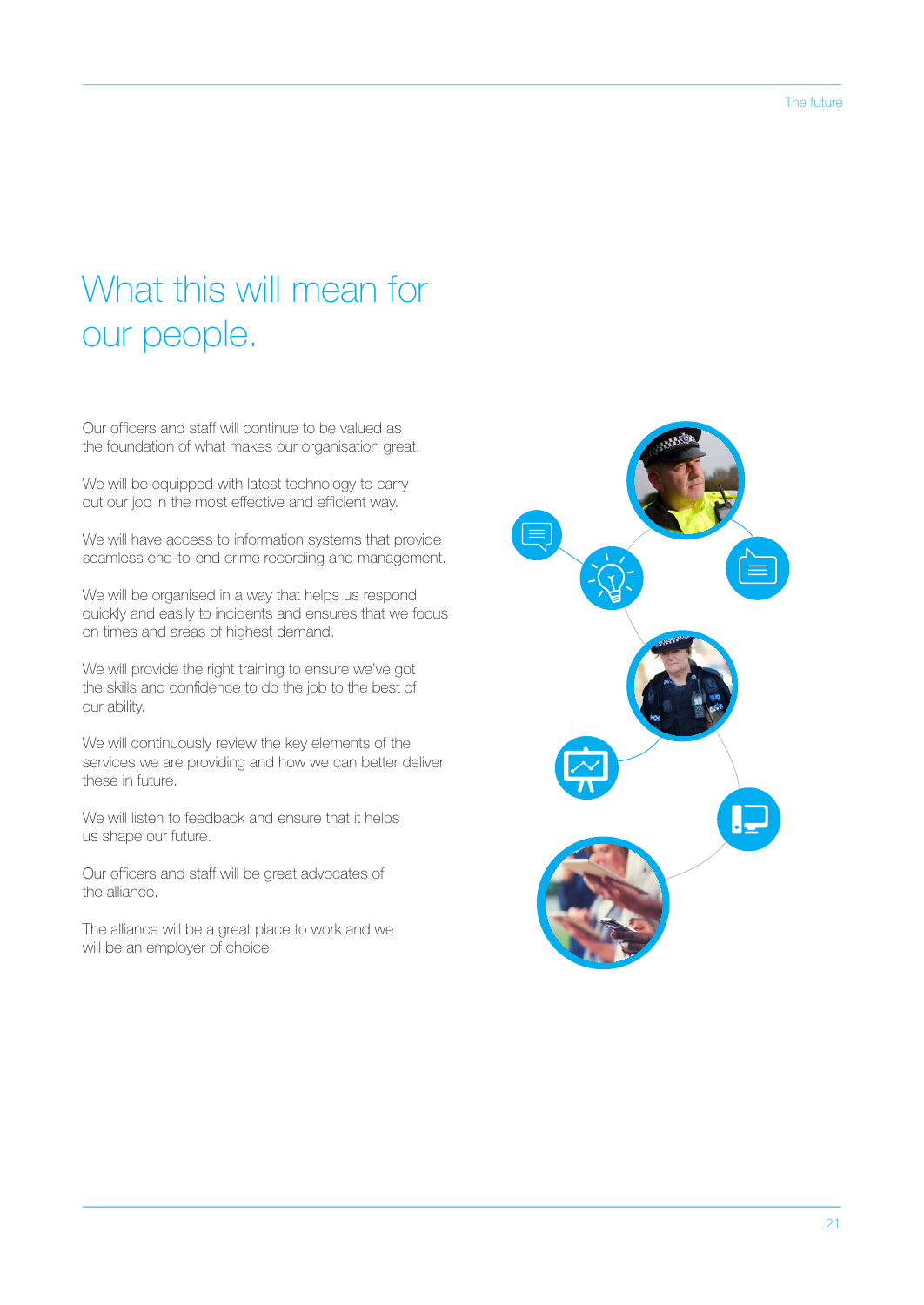### What this will mean for our partners.



We will work on the basis of shared outcomes and joint, single, streamlined processes, transforming ourselves where necessary to achieve this.

We will collaborate with you and combine resources where appropriate and where this helps us provide the best possible service for our shared communities, now and in future.

We will share information and intelligence wherever it is appropriate and transform our IT services with our partners in mind.

We will share premises where it enables us to work closer together and reduce costs.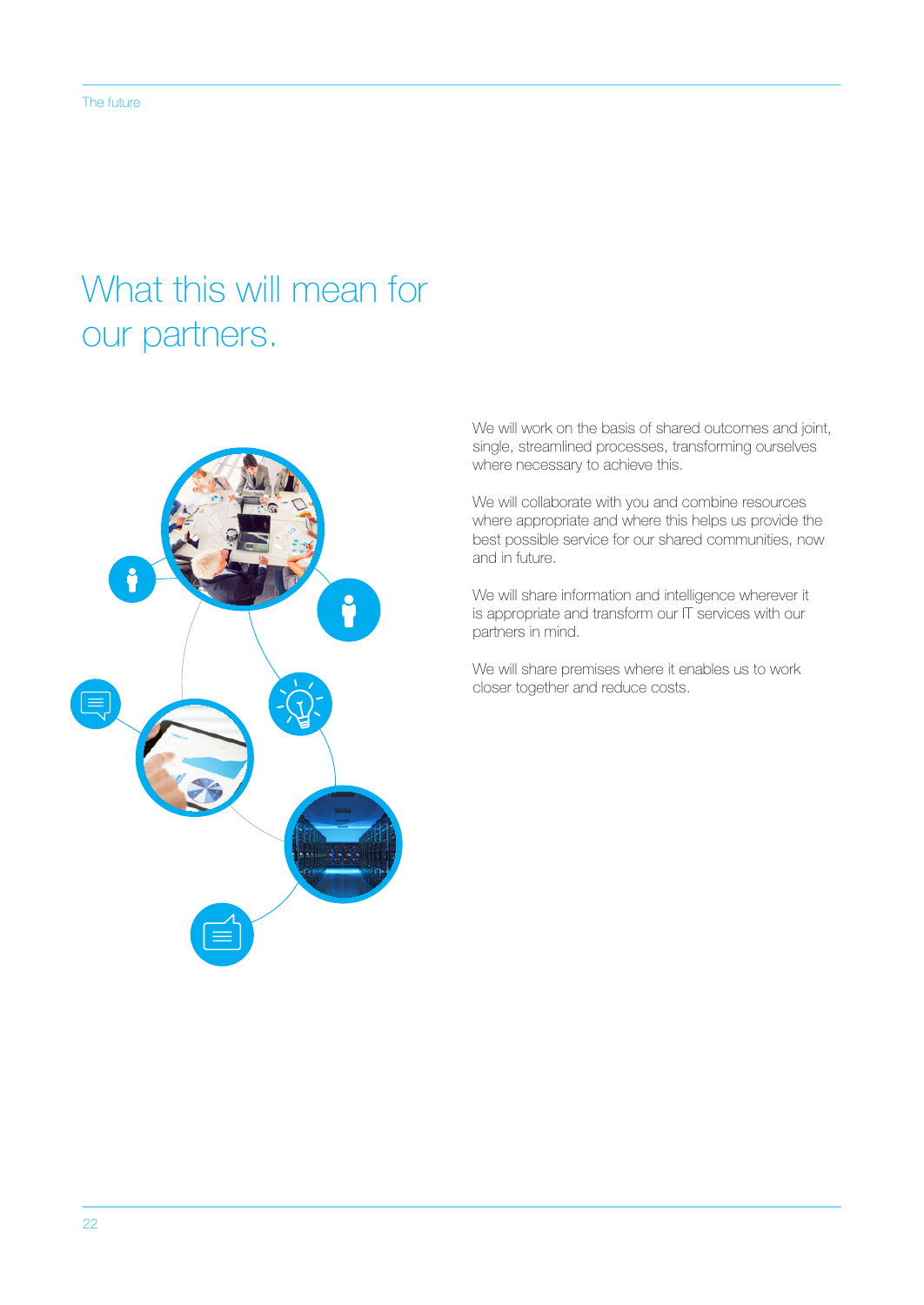# A BETTER PICTURE

How policing may look in 2020 as illustrated by a series of possible scenarios.

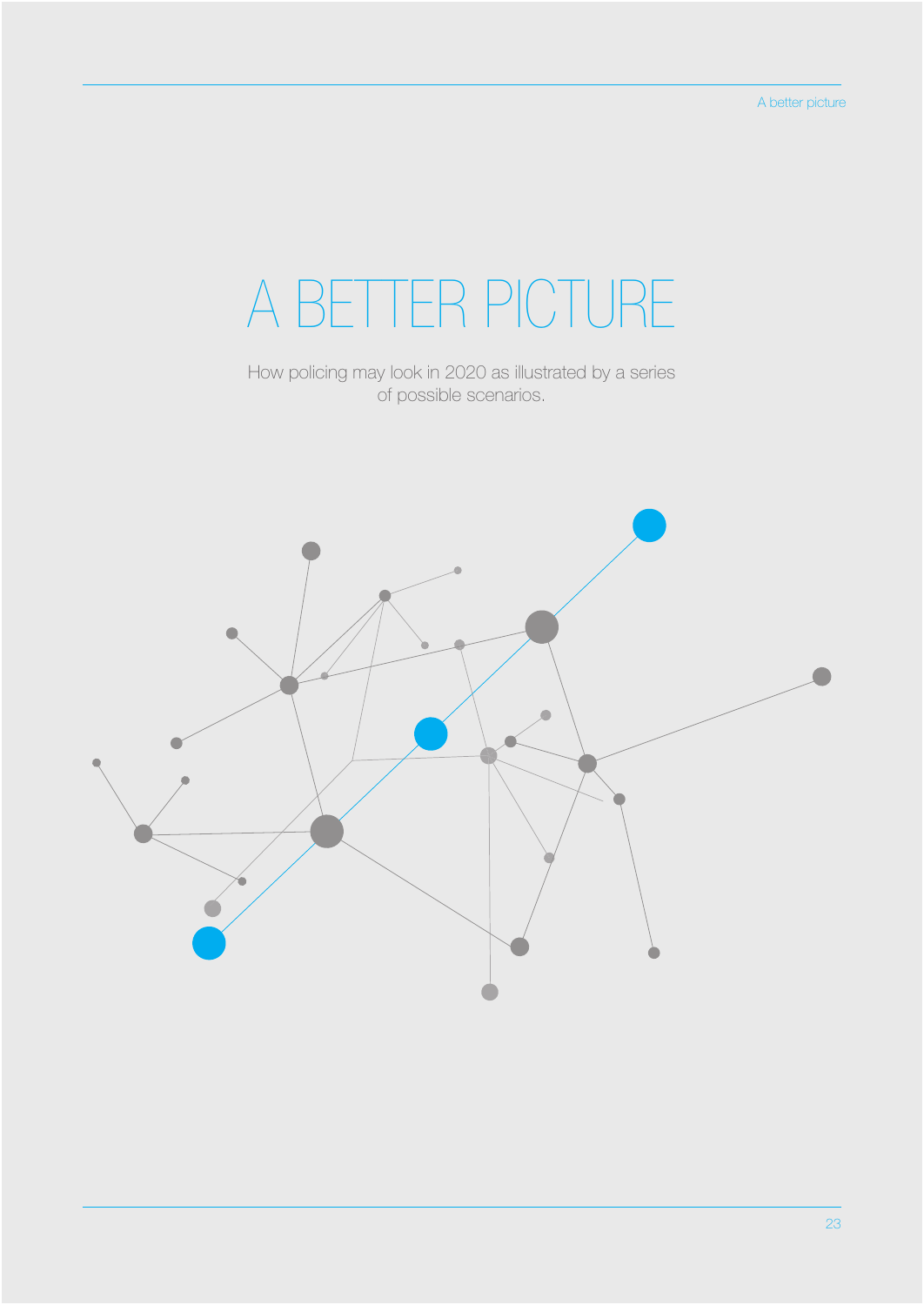## Partnership working and technology. Mental health.

Every day we help deal with 25 mental health incidents and manage eight incidents involving missing people.

Anita Sahota is in a Warwickshire town centre shopping arcade when she sees a young man acting strangely and looking confused. She phones the multiagency call centre using the non-urgent 101 service to report her concern for the young man.



The call handler takes the details from Anita and uses local CCTV to monitor what is happening. The call handler establishes that the young man is vulnerable and distressed and causing some alarm to passers-by. The handler uses a state-of-the-art command and control system to deploy a mental health triage vehicle via text – where police officer PC Chowdhury is working in partnership with a mental health nurse.

When they arrive, they talk to the man who confirms his name is Paul Long. The mental health nurse checks NHS records, which reveals a history of mental illness. Police data, **checked using a handheld mobile device**, reveals that Paul had just been reported missing.

PC Chowdhury contacts Paul's family using the details on the system to let them know he has been found and is safe. The mental health nurse arranges for follow-up care based on this incident and their records to date.

This collaborative intervention meant that Paul's needs were identified and addressed as quickly and effectively as possible, ensuring his safety and welfare.

\*Highlighted text illustrates new technology or ways of working that currently may involve multiple processes and systems.

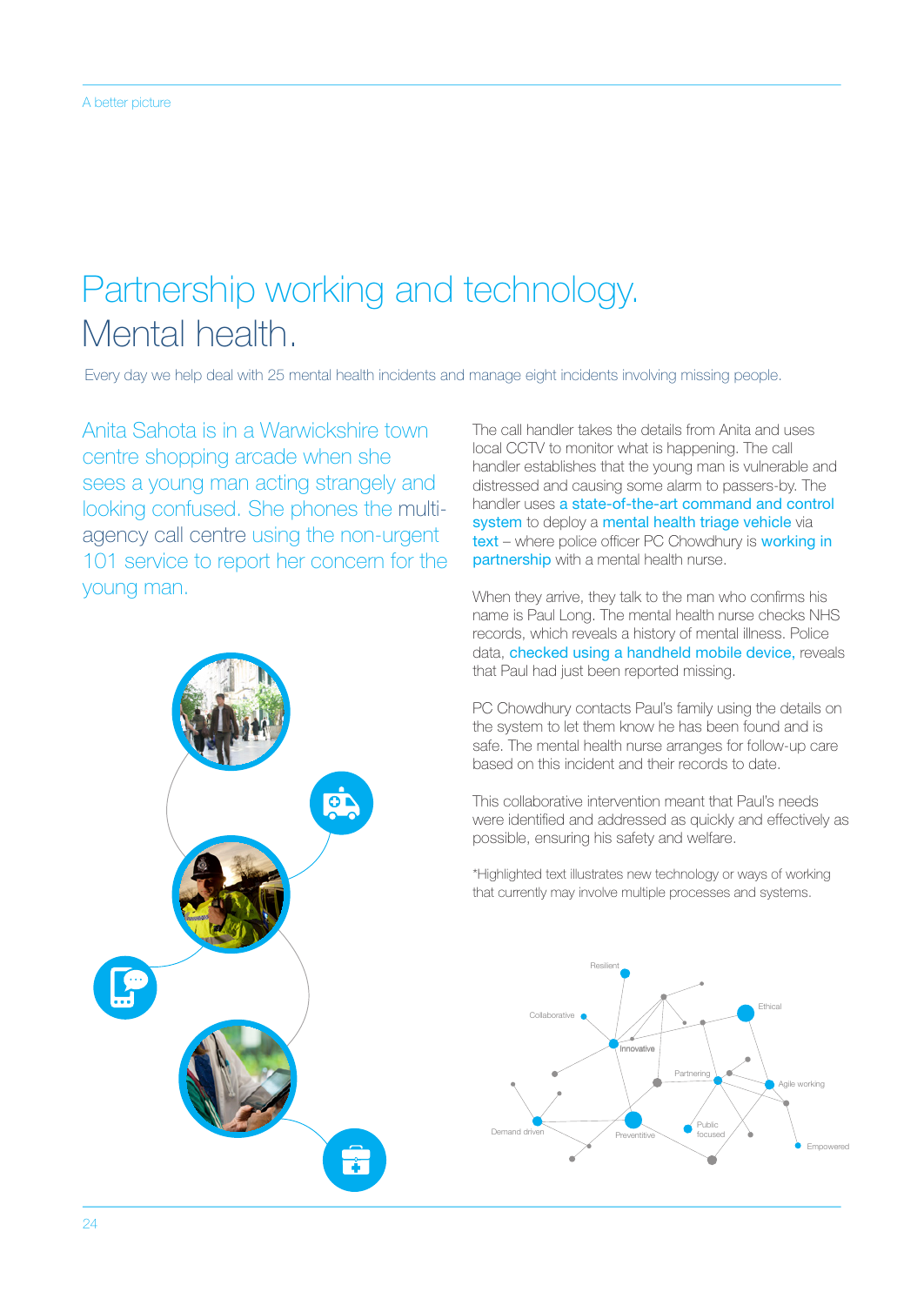#### Seeing the big picture. Anti-social behaviour.

It's 10:30pm on a crisp winter evening in Shropshire. Suddenly, the relative peace of a road in a usually quiet residential area is broken by loud bangs and intense flashes of light as a group of 15 year-olds run down the road lighting fireworks and throwing them at people's houses.





Mandy Smith is on her way home at that time and sees what is happening. Thinking quickly, she records a short video clip on her mobile phone which includes good images of the young people's faces. Mandy discreetly texts the police with a copy of the video clip attached to let them know what is happening.

At the same time, an elderly couple – John and Mary Jones who live at number 27 – are woken up by the sound of an almighty explosion and a bright flash of light outside their bedroom window. They are both deeply upset and fear for their safety, so they dial 999 to call the police.

The call is routed to the multi-agency call centre. The system *identifies the address and caller* as previous victims of anti-social behaviour by local youths and, more recently, Mary Jones as being the victim of cyber fraud. The call handler quickly establishes that there is no requirement for the fire service but that a police response is necessary as damage is suspected, offenders are in the vicinity and the couple are vulnerable.

During Mr & Mrs Jones' call, Mandy's video clip is scanned, uploaded onto police systems and crossreferenced with the ongoing incident. Images are put through the facial recognition system, which quickly provides potential matches to local young people known to the police.

PC Harris is already on patrol nearby following intelligence that indicated the risk of anti-social behaviour this evening. She is identified as the closest most appropriate resource by the control centre and dispatched immediately to the Jones' address.

PCSO Davies, who is on community patrol a few streets away, receives images of the suspects along with other intelligence and instructions based on his location from the control centre. He immediately recognises the group as one he had seen earlier.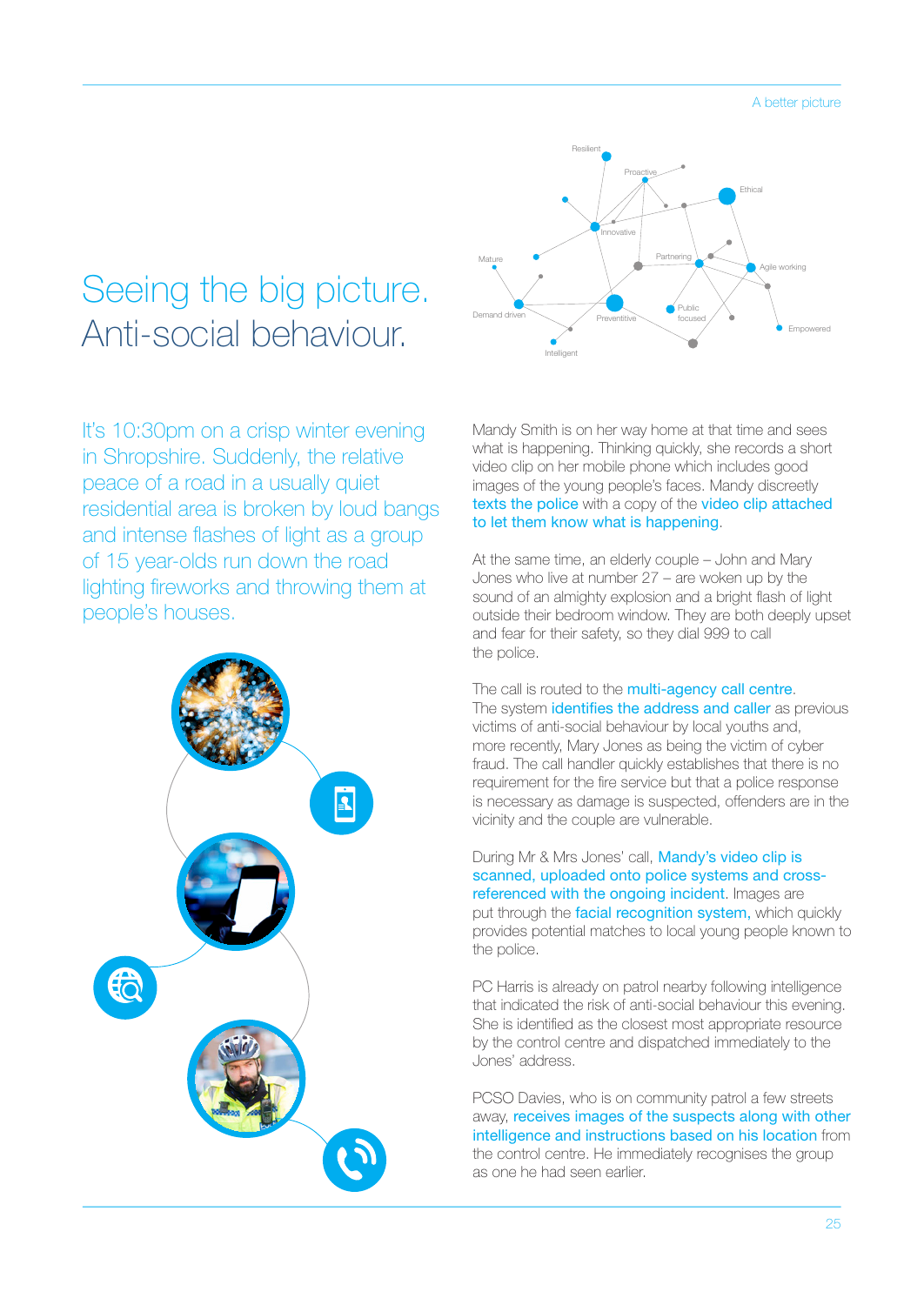## Seeing the big picture cont. Anti-social behaviour cont.

The names provided by the facial recognition software confirm his local knowledge of the suspects.

As PC Harris approaches the Jones' address, she uses video to capture images of minor smoke damage to their front door. The couple are waiting for the officer, as they have been provided with reassuring updates from the control centre advising the officer's arrival time and giving them crime prevention and general safety information.

Details of the incident were captured from the 999 call and uploaded to PC Harris's hand held device, and she is able quickly to record the final details required for her crime report before uploading it remotely to the crime recording system.

PC Harris again uses her video, this time to record both the Jones' statements capturing their distress. With the immediate evidence gathering complete, she explains how the victims can track developments in their crime report via the internet, or receive text/phone updates.

The elderly couple appreciate the speed and efficiency with which their details and statements were captured. They know that the suspects are under 16 and don't want to see them criminalised over this incident but they are clearly shaken by their experience.

PCSO Davies messages PC Harris with the suspects' address details and they arrange to visit them together. While they are on their way to the first address information is uploaded to PC Harris's data terminal from partner agencies on the suspects, their families and their associates.

Having spoken with the suspects in front of their parents and captured the conversations and images of their clothing on video, the two officers recommend that community resolution would be best outcome for all concerned. The Jones agree to an apology from the young people and to have the smoke cleaned off their door. The perpetrators' direct contact with the victims facilitates a better understanding of the impact of their actions and makes them think twice in future.



\*Highlighted text illustrates new technology or ways of working that currently may involve multiple processes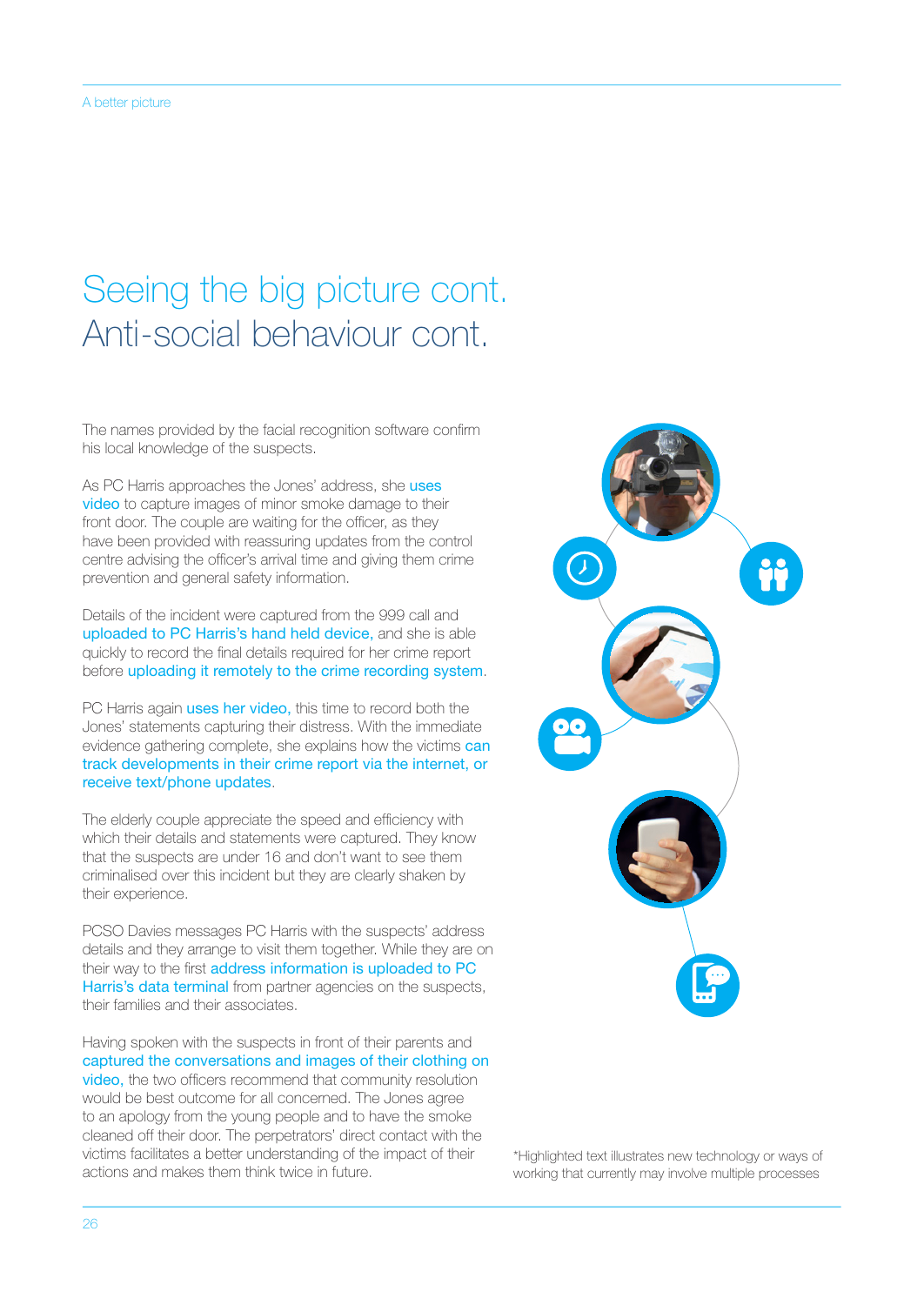#### Right service, first time. Domestic abuse.

Ola is a young mother living in Herefordshire. There is a history of domestic abuse from her partner Gary. She is being visited this morning by Simon Smith from Children's Services, who are offering support and checking up on the welfare of the family.





When Simon enters Ola's address, he notices that she has a recent injury to her face and that Gary is absent. Ola's two children are happy and well. Simon establishes that Gary has struck Ola following an argument and has left the house. To prevent further risk from harm, and in line with partnership protocols, Simon immediately calls the multi-agency call centre.

The system identifies the address and Ola as a previous victim of domestic assault. It also provides intelligence on Gary. The call handler quickly establishes that a police response is necessary. PC Jacinta Mayfield, who is on preventative patrol, is identified as the closest most appropriate resource and is dispatched to Ola's address. While travelling to the address, PC Mayfield is sent intelligence and previous contact details to her mobile data terminal.

Ola's injury and her statement are captured on PC Mayfield's video device. There are only a couple of further details required to complete a crime report, as most had been secured during the initial phone call to the call centre and uploaded to an integrated system. Simon also **provides a video statement** before PC Mayfield uploads the report and evidence to the crime recording system. The upload triggers an automatic notification to other partner agencies already supporting Ola and her children.

Gary's vehicle *triggered an ANPR camera a few* streets away and he was arrested. Ola, who had requested email updates, was automatically contacted with this information. She was able to check on the progress of the case by tracking it via the internet. Partnership working and collaboration ensured Ola's longterm safety.

\*Highlighted text illustrates new technology or ways of working that currently may involve multiple processes and systems.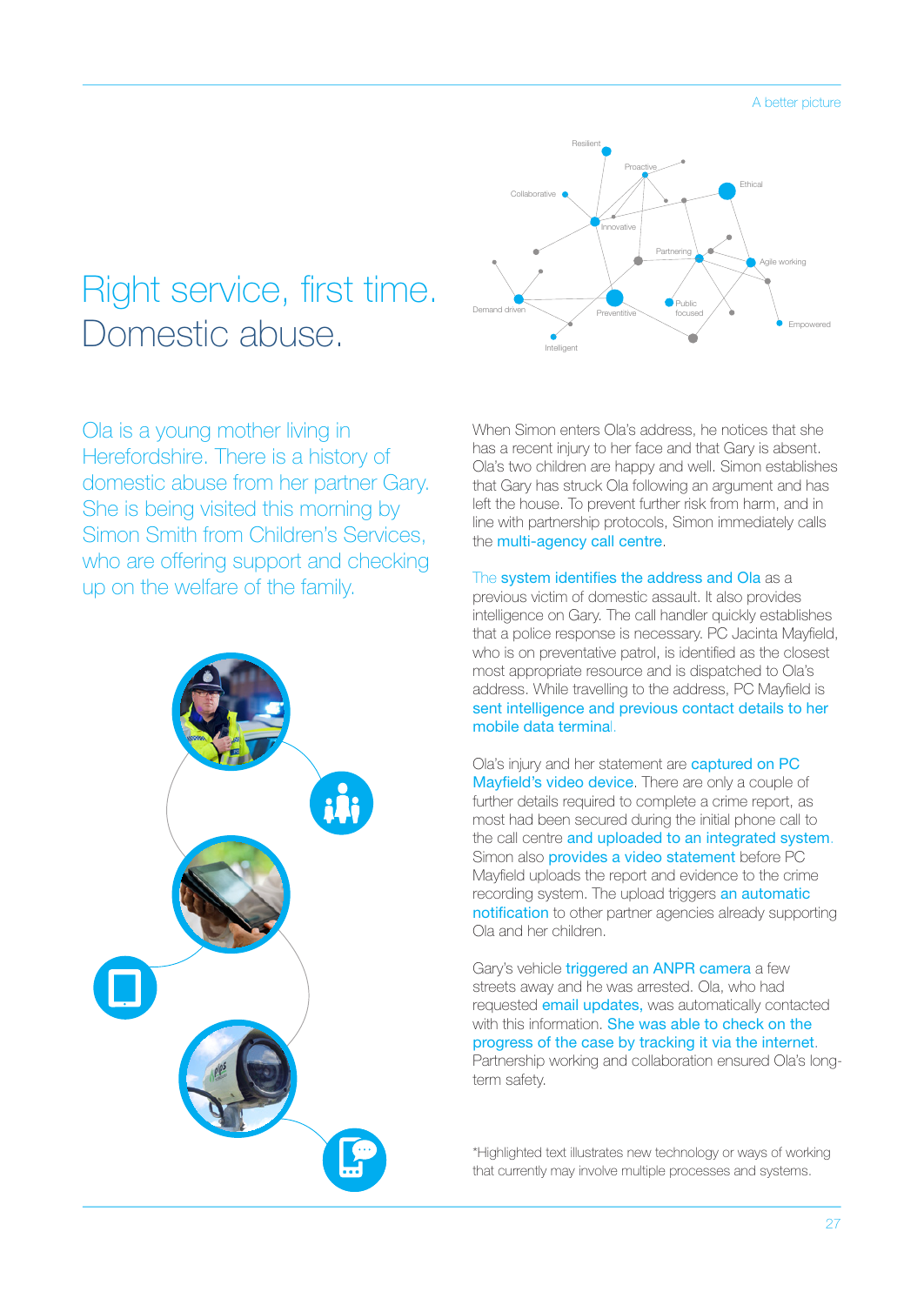## Changing the nature of crime. Cyber crime.

It's 8pm and Diane Wilson is contacting the multi-agency call centre from her home in Worcestershire to report that she had been the victim of an email fraud. She is deeply upset when she speaks to the call handler. The system identifies the address and Diane as a previous victim of a burglary that caused her a lot of anxiety.



The call handler quickly establishes that a police response is necessary and that partner support agencies should be informed as Diane is vulnerable.

PC Brown has just completed a curfew check in a nearby street, having been directed there by **geo-location** intelligence sent to her mobile data terminal. As she is uploading intelligence from the visit, she is dispatched as the **nearest suitable resource** to Diane's address.

When PC Brown arrives, most of the crime details have been recorded and uploaded to her hand held device, including advice given to prevent future crime. PC Brown completes the report and records Diane's statement on video.

The crime data and evidence is uploaded and raises an action for Victim Support to make contact. The shared data also triggers partner agencies' intervention to provide support.

The crime is similar to a series of offences across the region, some of which are currently under investigation by local CID. It is automatically passed to the investigating detective who is collaborating with other forces and a commissioned team of cyber-crime specialists.

\*Highlighted text illustrates new technology or ways of working that currently may involve multiple processes and systems.

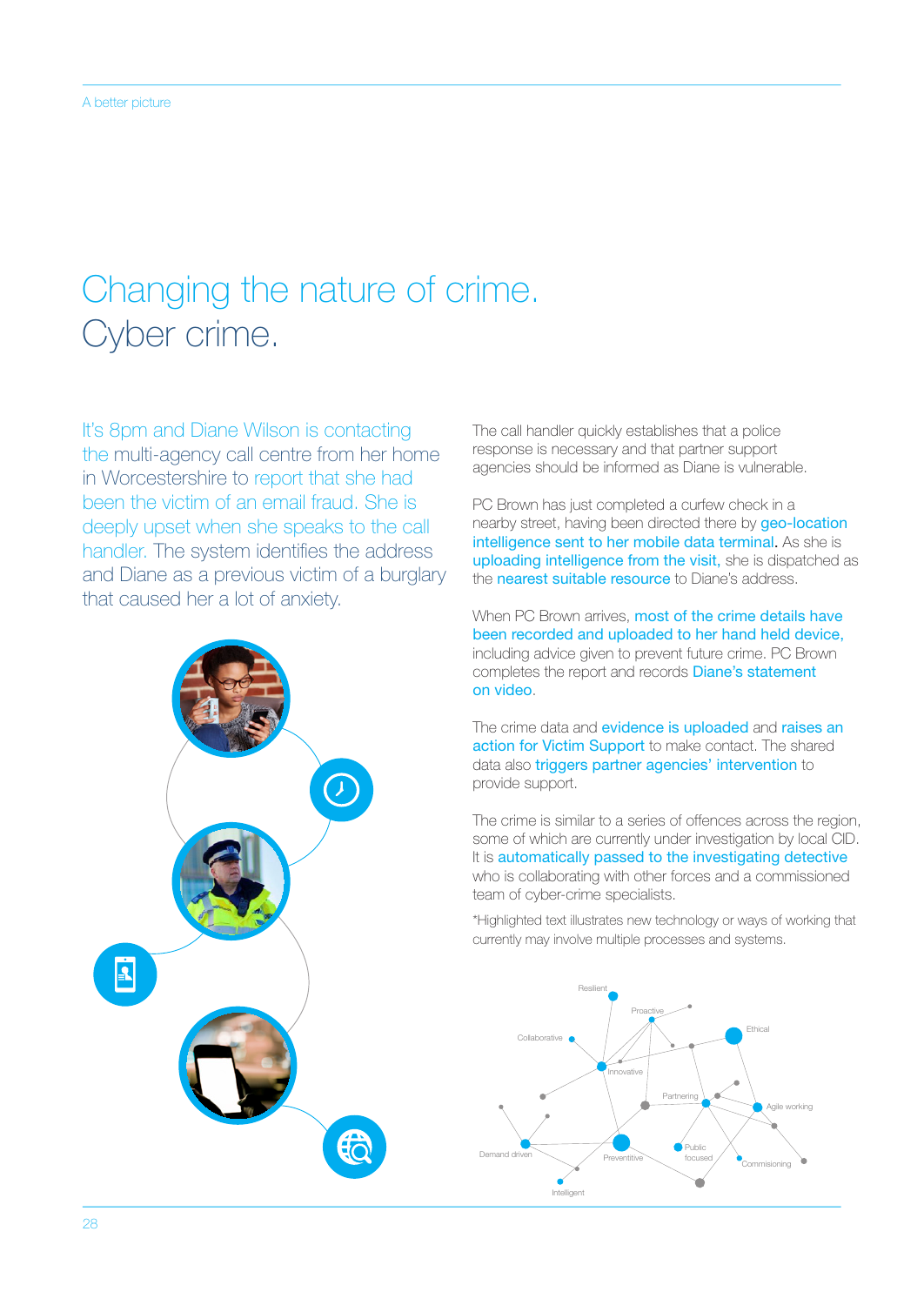# 2020 AND BEYOND

How we see the future of policing shaping up not just for our Alliance but also across the country.

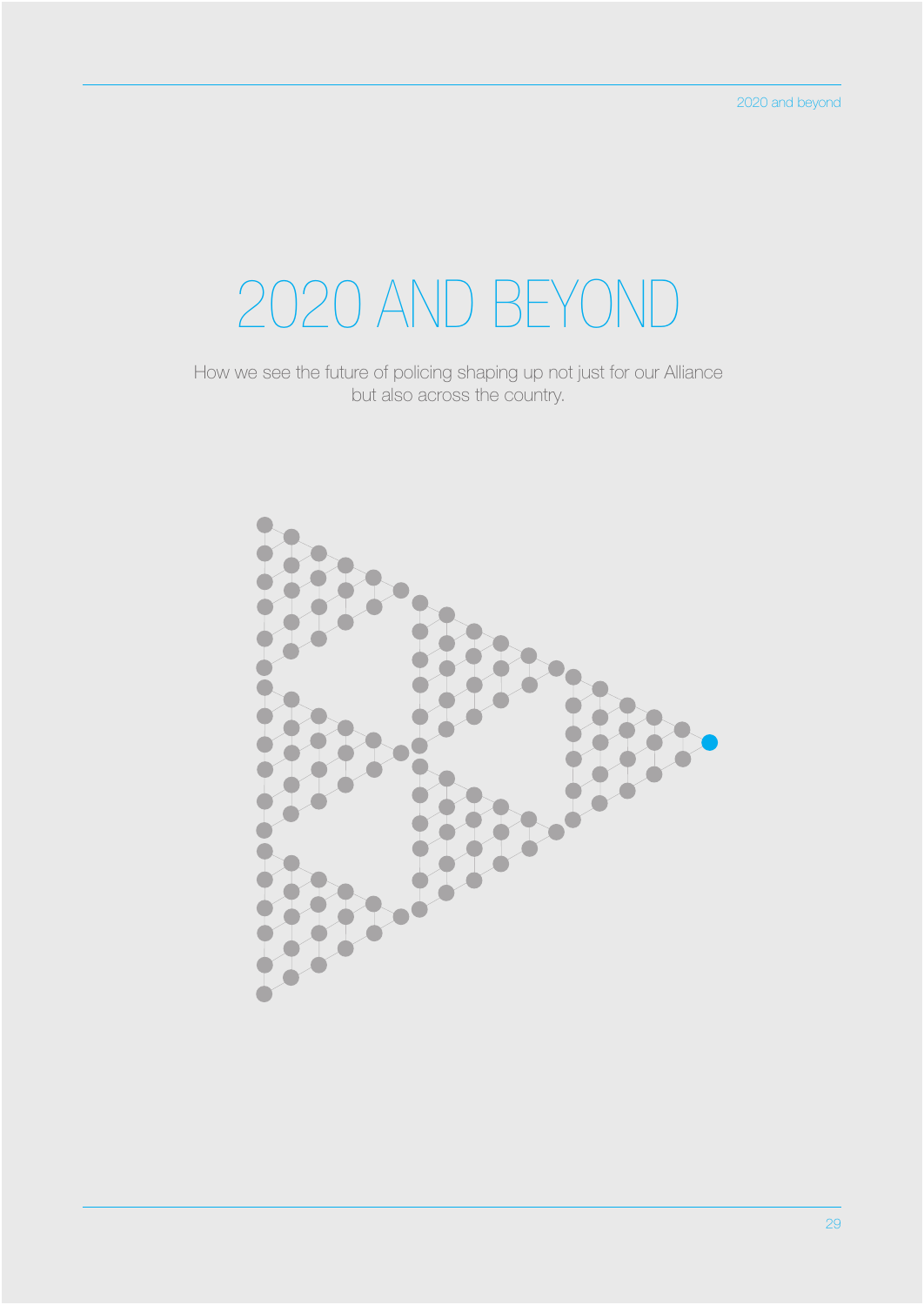#### How we will get there.

We know that policing is changing. We are part of a much wider national debate. What is understood as traditional policing has already changed dramatically and will continue to do so. We need to be able to respond to that change and, as technology continues to speed up social evolution, it is imperative that we work with greater agility in future.

Public spending continues to be constrained and a continued focus on being more efficient and providing more value for money is the right way forward. Partner funding remains under pressure and we still need to achieve savings.

We know that our partners face similar choices and pressures. We want to be part of the collective thinking and response, for example on devolution and similar debates.

These issues have the potential to change the shape of policing and public services policing in Warwickshire and West Mercia for decades to come. They will, however, take time to work through and as they do we can't afford to stand still.

We are seeking to make ourselves as efficient and effective as we can possibly be right now and for the future.

We are undertaking the biggest infrastructure upgrade programme in decades. As part of this we are overhauling our ICT systems, including moving to a new crime recording system which will simplify our processes and make it easier for us to work preventatively. We are also completely replacing our telecommunications system.

We want to bring our communities and every individual within our communities with us on this journey. Wherever possible we will include you in the conversation. We want to hear your views and to empower you to work more closely with us. In the 21st century, preventing crime is something we all have a responsibility for. As police, we lead the safeguarding and protection of our communities. But everyone has a part to play and we look forward to engaging with you as we deliver our vision and beyond.